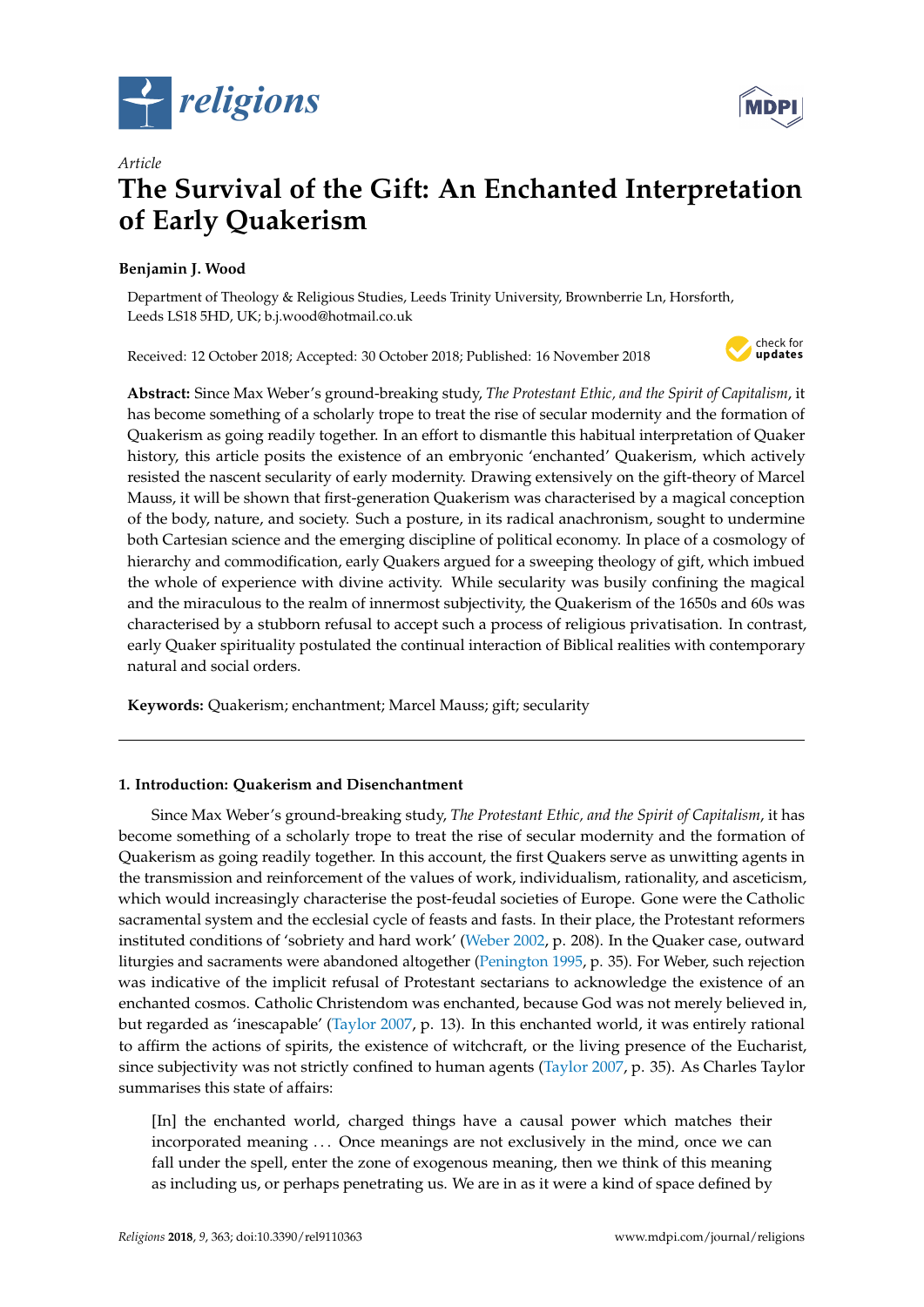this influence. The meaning can no longer be placed simply within; but nor can it be located exclusively without' [\(Taylor](#page-19-2) [2007,](#page-19-2) p. 35).

In this way, the world was thought to gain its meaning through a plethora of divine and demonic agencies, which could be encountered by human beings through multiple objects, locations, or rites. In this mould, religion was not merely a cognitive exercise in 'belief', but a sensual activity, which relied on multiple forms of symbolic and ritual mediation. The expansive medieval cult of the saints is an excellent case in point, for it assumed a world where there was little division between the worlds of the dead or the living, the domain of the flesh, and the realm of the spirit. Yet, the Puritan sectarian (whether Calvinist, Pietist, or Quaker) was to avoid such sensual cosmologies assiduously, 'because they were no use for salvation and fostered sentimental illusions and superstitious idolatry' [\(Weber](#page-19-0) [2002,](#page-19-0) p. 74). However, as Taylor's remarks suggest, this rupture with the Catholic past was not merely aesthetic, but ontological. A central component of the Weberian thesis is that the Protestant sects accomplished an alteration in economic and social conditions by radically undercutting a sacred conception of the external world. Here, it is worth considering the ambiguous position of the Eucharist within the Reformation. While Luther had insisted that the believer's body was still a vessel for the transformed body of Christ as bread and wine [\(Mazza](#page-19-3) [1999,](#page-19-3) p. 238), Luther's own commitment to the radical interiority of faith stripped the Eucharistic rite of any hint of external power. Not only did Luther generally regard physical miracles as ceasing with the first Apostles [\(Rodman-Williams](#page-19-4) [1996,](#page-19-4) p. 159), he also saw the Eucharist as a reminder of Jesus's promises contained in the Words of Scripture, and not a supernatural sacrifice. Summarising the implications of these theological trajectories, Philip Mellor and Chris Shilling suggest:

Lived experience became devalued for Protestants, irrespective of how fearful or joyous it was, since 'the real' was a pale reflection of the 'ideal'. As the . . . Quakers illustrate, religious life became an attempt to grasp something beyond earthly existence. God was no-longer imminent within a magical unpredictable world but was radically transcendent of His fallen creation [\(Mellor and Shilling](#page-19-5) [1997,](#page-19-5) p. 107).

In this vein, the founder of Quakerism, George Fox, is understood as a proto-modern figure, whose religiously-induced wandering is representative of a man who refused 'to attribute bodily relationships with sacred value' [\(Mellor and Shilling](#page-19-5) [1997,](#page-19-5) p. 101). Yet, is this really an accurate portrait of early Quakerism? The following article suggests that while Quaker communities after 1680 readily displayed many of the key features of Weber's 'Protestant ethic', first-generation Quaker leaders promoted a mode of religious life deeply at variance with the dynamics of developing secularity. At the centre of this analysis is the work of the early anthropologist, Marcel Mauss, and his 1925 study, *The Gift*. Here, Mauss contends that while modern societies are characterised by legal and market forms of exchange, 'archaic' pre-modern cultures were organised by codes of mutual and obligatory gift-exchange. In these societies, the 'gifts' circulated represented more than mere products to be utilised, but rather served as rich symbols of social life. Through a continual circulation of giving and receiving gifts, each member of the community felt themselves 'enmeshed with one another' [\(Mauss \[1954\]](#page-19-6) [2002,](#page-19-6) pp. 43–44). Thus, according to this ancient rationale, no transaction or acquisition could be regarded as separate from the needs of the community. There was no space for private transactions, nor for calculated accumulation. To refuse to give (or take too much) meant a magical repudiation of a tribal myth, an act of sacrilege, which would rebound on the refuser. At the heart of gift-economies was a sense of spiritual equilibrium, where the act of giving kept social and divine forces in balance. As Mauss observes: 'Gifts to humans and to the gods . . . serve the purpose of buying peace between them both' [\(Mauss](#page-19-6) [1954] [2002,](#page-19-6) pp. 21–22). As I shall show, early Quaker preachers similarly viewed bodies, nature, and society, as produced and sustained by a continual chain of gift-relations between God and his creatures. In this way, early Quaker conceptions of 'the fall' were frequently expressed in terms of the repudiation of God's gifts, while redemption rested upon the believer's full participation in a sacred economy of gift-giving.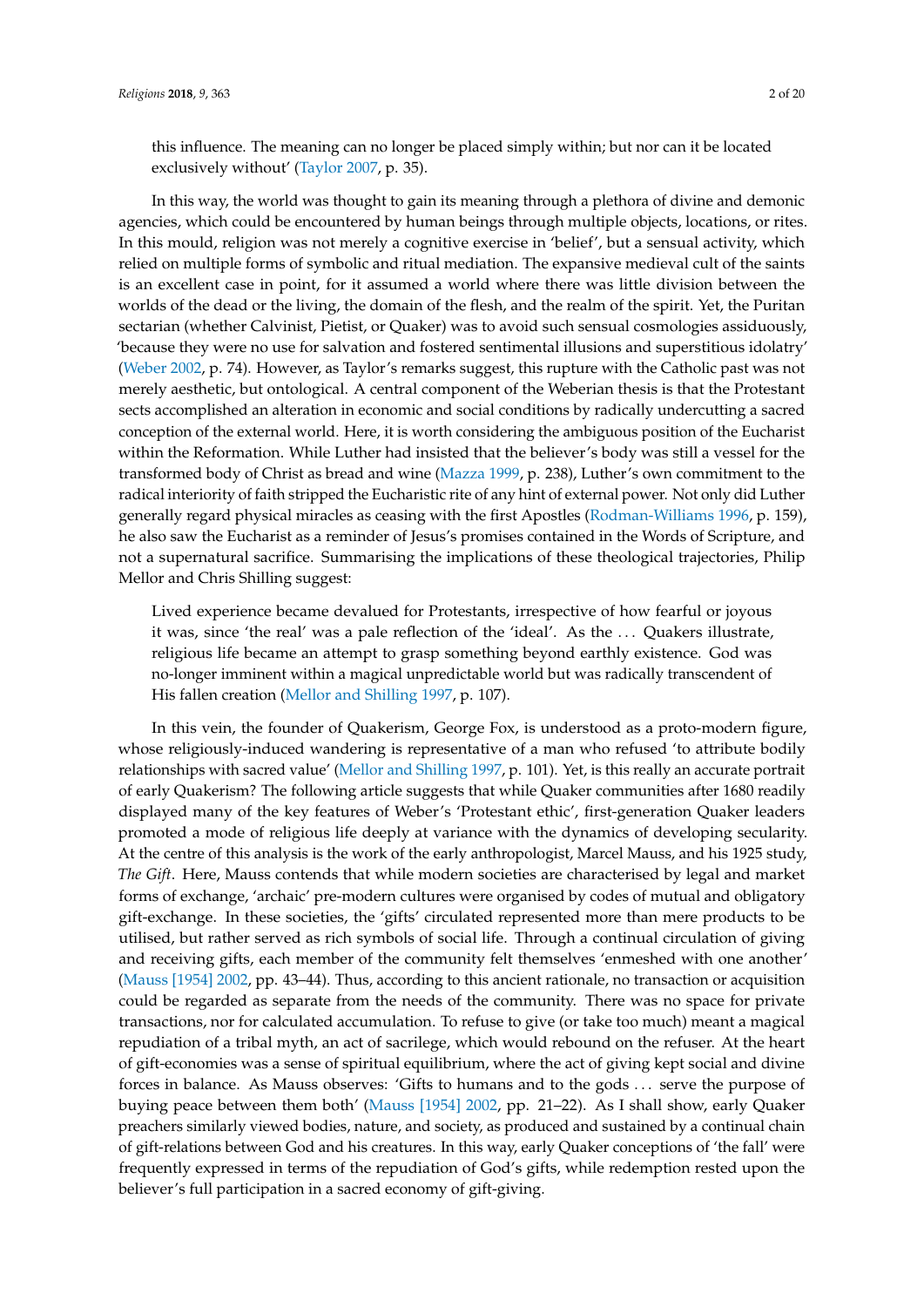In an effort to sketch the contours of this theological scheme, the first part of this article considers the relation between early Quaker religiosity, medicine, and the body. Through a close reading of early Quaker texts, it will be shown that, far from treating the body as devoid of spiritual significance, early Quakers affirmed a bio-spirituality, which linked physical healing to divine activity. Quaker preachers, through the gestures of their bodies, believed themselves capable of taking away diseases and physical distresses of all kinds. Unlike the priests and physicians whose services were cloaked in payment and privilege, the Quaker healing gift was open to all, dependent on both healers and patients making their lives gifts to God. What does such an account tell us about Quaker visions of nature? The second part of this article attempts to reconstruct early Quaker cosmology through an attentiveness to the theological categories of 'creation' and 'creature'. While Cartesian science was busily attempting to divide reality into the divine realm and the terrain of inert matter, Quakers held fast to the conception of a living world, which radiated divine grace and providence. Not only was their cosmology full of supernatural agencies, but one barely separated from the realm of eternity. What was it like to live in such a world? In the final part of this discussion, I relate these trajectories to the realities of 17th century society. As eschatological agents living amid the perpetual coming of Christ and the unredeemed realities of rulers and magistrates, Friends found themselves existing in a kind of porous 'no-place', a community which existed outside all other earthly societies, and yet Friends found themselves strangely manifest in time. While Quakers lived their lives as sons, wives and husbands, householders, and traders, their eschatological identity restored to them the peaceful social order generated by the logic of grace. As we shall see, this new identity was intimately bound up with the radical way in which early Quakers interpreted Biblical texts. The horizon of Scripture not only rooted Friends in the ever-present reality of Christ, but also relativized all social loyalties, allowing Quakers to perceive the true commonwealth of gifts to which they belonged.

#### **2. Thomas Browne: An Enchanted Cosmos in Retreat**

Before examining the relation between the early Quaker movement and medicine, it will be necessary to properly orientate our inquiry by first considering the contested meanings of both healing and medicine in the context of the religious culture(s) of mid-17th century England. A key concern in the following discussion will be to ascertain the degree to which first-generation Quakers distinctively added to this complex discourse. By the 1650s, paradigms of healing and medicine were in a state of significant flux, oscillating between an older Paracelsian philosophy of nature and a secular-technical art. Meanwhile, the earlier medieval cosmology (with which medicine had been so intimately tied) existed in a state of considerable disintegration. Nowhere is this ambiguous situation better illustrated than in the life and work of the physician and antiquarian, Thomas Browne (1605–1682). As a physician trained in Italy and the Netherlands during the early 1630s, Browne developed a highly practical account of both religion and medicine, which in many ways exemplified the progress of a disenchanted religious imaginary, in an age of sectarian extremes. How did such an imaginary differ from the world of the recent past? The tone of Browne's medical training offers us a clue. While medical students of Browne's generation were equipped to pursue their studies within explicitly religious and moral bounds, there was increasing impatience with the classical authorities, which had dominated medicine since the early Middle Ages. In this new atmosphere of inquiry, authority was subservient to observation, just as practical effects trumped Scholastic speculation. In this regard, Browne showed considerable interest in the Ancient Sceptics, whose freedom from dogma gave him an intellectual template for his medical practice. As Browne suggests in his highly confessional work, *Religio Medici:*

We do but learn, to-day, what our better advanced judgments will unteach to-morrow; and Aristotle doth but instruct us, as Plato did him, that is, to confute himself. I have run through all sorts, yet find no rest in any: though our first studies and junior endeavours may style us Peripateticks, Stoicks,or Academicks, yet I perceive the wisest heads prove, at last, almost all Scepticks, and stand like Janus in the field of knowledge. I have therefore one common and authentick philosophy I learned in the schools, whereby I discourse and satisfy the reason of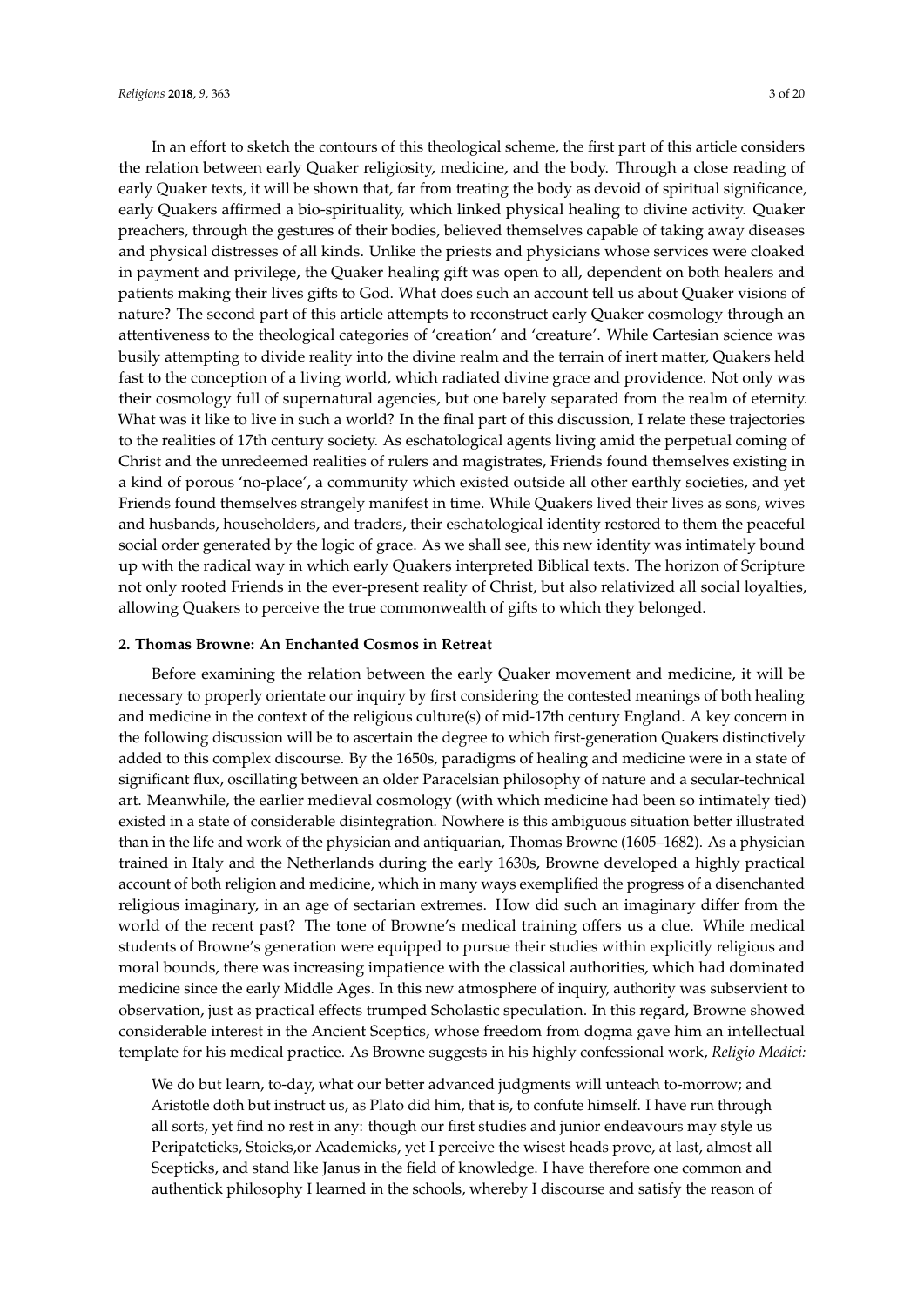other men; another more reserved, and drawn from experience, whereby I content mine own [\(Browne](#page-18-0) [1902,](#page-18-0) pp. 105–7).

However, as a modern biographer of Browne has pointed out, this deeply empirical thinker frequently expressed a 'lingering dissatisfaction with a curriculum that reduced wisdom to praxis' [\(Barbour](#page-18-1) [2013,](#page-18-1) p. 191). It is here that Browne's overtly Latitudinarian Anglicanism comes into stark focus. While medicine personified the wisdom and ingenuity of human beings, such terrestrial insight always paled in comparison to the wisdom and foresight of God. As Browne summarises this cosmic vision:

[There] are two books from Nature a whence I collect my divinity. Besides written one of God, another of his servant, nature, that universal and publick manuscript,that lies expansed unto the eyes of all. Those that never saw him in the one have discovered him in the other: this was the Scripture and Theology of the heathens; the natural motion of the sun made them more admire him than its supernatural station did the children of Israel. The ordinary effect of nature wrought josh. x. 12, more admiration in them than, in the other, all his miracles. Surely the heathens knew better how to join and read these mystical letters than we Christians, who cast a more careless eye on these common hieroglyphicks, and disdain to suck divinity from the flowers. [\(Browne](#page-18-0) [1902,](#page-18-0) p. 21).

Despite his majestic appeals to grand cosmology, however, Browne was incapable of separating his faith from the sceptical method of inquiry learnt during his medical training. In this spirit, he is honest with his reader that much of the Christian faith (particularly the speculation of theologians) utterly baffles him. He does not know whether the miracles of Scripture have 'ceased' [\(Browne](#page-18-0) [1902,](#page-18-0) p. 41) nrownor is he certain concerning the exact nature of Hell, nor the character of heaven [\(Browne](#page-18-0) [1902,](#page-18-0) pp. 72–73). While he insists that there 'is surely a piece of divinity in us' [\(Browne](#page-18-0) [1902,](#page-18-0) p. 122) and that 'our ashes shall enjoy the fruit of our pious endeavours' [\(Browne](#page-18-0) [1902,](#page-18-0) p. 73), his medical training had taught him that the body functioned according to explicable natural laws, with no obvious place for a soul. In this vein, apart from his Saviour, Browne utterly dismisses those who claim to have resurrected the dead [\(Preston](#page-19-7) [2008,](#page-19-7) p. 221). Here, we see the secularisation of the body in outline. For Browne, the physical life may be restored in a future eon by God's grace (as the Creeds imparted), but in this life, the body was not a vessel of divine power. By loosening his faith in the externality of the enchanted world, Browne inevitably turns progressively inward, finding spiritual symbols in his own psyche, rather than out in the world: 'The heart of man is the place the devils dwell in; I feel sometimes a hell within myself; Lucifer "keeps" his court in my breast; Legion is revived in me' [\(Browne](#page-18-0) [1902,](#page-18-0) p. 77). Because of these doubts, Browne could not bring himself to uncritically endorse any of the numerous sects offered by the spiritual market-place of 17th century England. Such a refusal led Browne into an apparent contradiction; a firm commitment to the Anglican faith, combined with a studious respect for other confessions. While Browne was not an advocate of high church pageantry nor cultic enthusiasm, he could not agree with the Puritans that such practices should be rejected: 'I cannot laugh at, but rather pity the fruitless journeys of pilgrims, or contemn the miserable condition of friars; for, though misplaced in circumstance, there is something in it of devotion' [\(Browne](#page-18-0) [1902,](#page-18-0) pp. 3–4). What matters to Browne are not the external trappings of ecclesial belonging, but rather the internal dispositions of the worshipper, and whether, in the end, particular theological beliefs turn out to be useful. In a fascinating passage on common beliefs concerning guardian angels, Browne notes:

I am so far from denying their existence, that I could easily believe, that not only whole countries, but particular persons, have their tutelary and guardian angels. It is not a new opinion of the Church of Rome, but an old one of Pythagoras and Plato: there is no heresy in it: and if not manifestly defined in Scripture, yet is it an opinion of a good and wholesome use in the course and actions of a man's life, and would serve as an hypothesis to salve many doubts whereof common philosophy affordeth no solution. [\(Browne](#page-18-0) [1902,](#page-18-0) p. 48).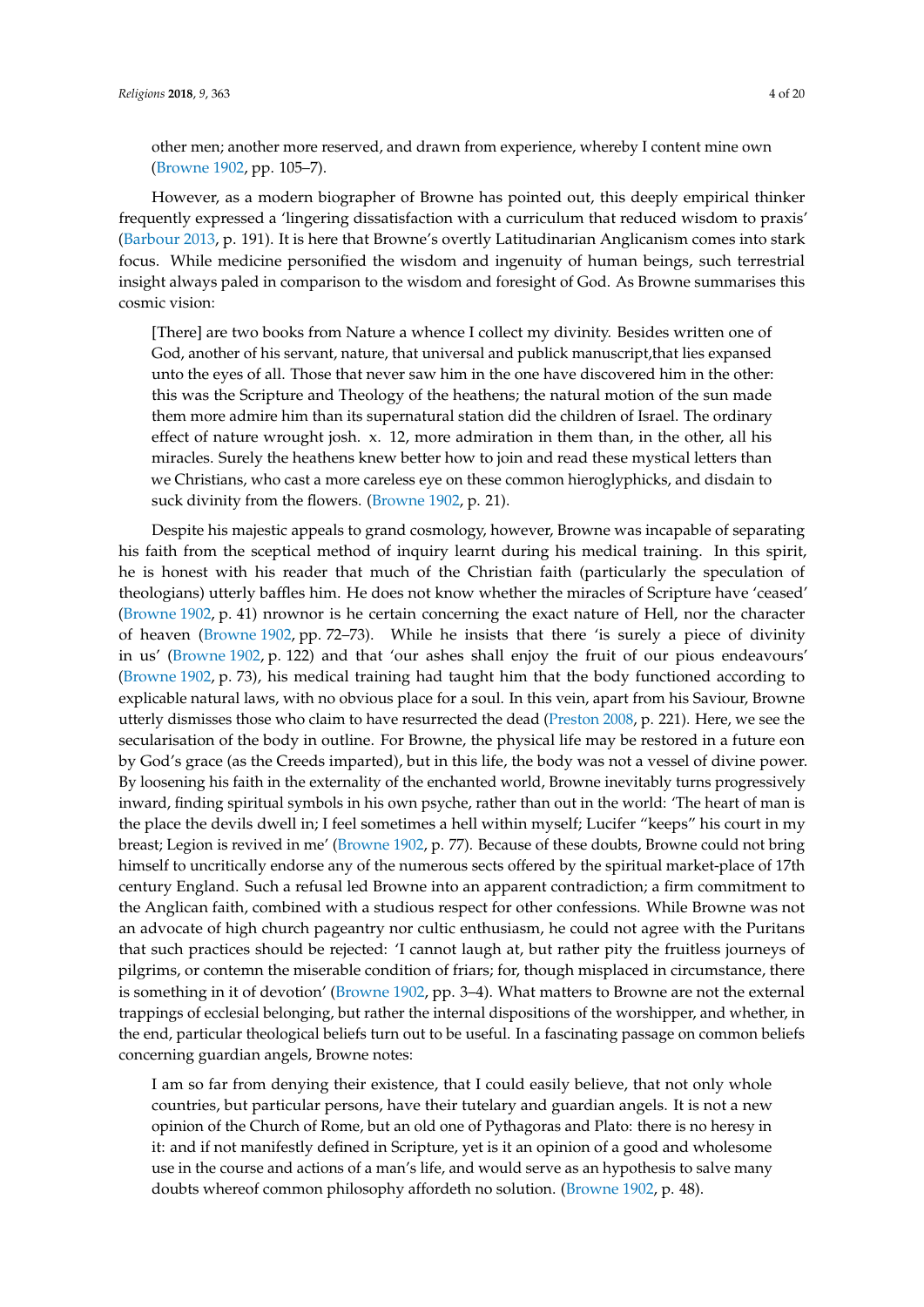Here, the methodical approach of the physician corrodes the definitive status of cherished theological beliefs. Personal benefits, and not metaphysics, is Browne's chief concern. How does Browne think we ought to reflect and act in such an open-ended world? When confronted with hardened religious sectarians, Browne regarded the meaning and efficacy of church rites as a matter of private conscience, not public scrutiny. In accord with this logic of pragmatic moderation, Browne saw nothing amiss in combining his status as a congregant with a passion for astrology [\(Geneva](#page-18-2) [1995,](#page-18-2) p. 67) and hermeticism [\(Dunn](#page-18-3) [1950,](#page-18-3) p. 82). Just as the physician may adopt multiple treatments until he stumbles upon the right diagnostic tools, Browne conducts his spiritual life as an experiment, confined neither by the strictures of agreed doctrine, nor ceremonial conformity. What shall we make of Browne's deeply pragmatic Christianity? In her 1970 study, *Natural Symbols*, the anthropologist, Mary Douglas, draws attention to the role of rituals in organising and sustaining social and religious worldviews. As Douglas defines the role of ritual:

The drawing of symbolic lines and boundaries is a way of bringing order into experience. Such non-verbal symbols are capable of creating a structure of meanings in which individuals can relate to each other and realize their own ultimate purposes. Learning and perception itself depends upon classifying and distinguishing. Symbolic boundaries are necessary even for the private organizing of experience. But public rituals that perform this function are also necessary to the organizing of society. [\(Douglas \[1970\]](#page-18-4) [1996,](#page-18-4) p. 53).

Where the shared meanings generated by social ritual are despised, or otherwise downgraded, the external world is likely to lose its significance as the individual mines subjective experience to compensate for the loss of public symbols. If the world of shared ritual invites bodies and communities into magical relations, which unite their inner and outward worlds, a recession of ritual brings about a highly interiorised society, where individuals can actively choose to selectively re-imagine or otherwise qualify religious symbols. At its most extreme, the post-ritual condition allows the individual to walk away from the community. Although, as Douglas is at pains to stress, the freedom to 'say goodbye and walk away does not necessarily imply a loss of religious belief, but it does shake the walls of established religions. Open society leads to private religion' [\(Douglas](#page-18-4) [1970] [1996,](#page-18-4) p. xix). How does Browne's approach to religion and medicine map onto this account concerning the decline of shared worldviews? While Browne's eclectic religiosity does not represent full disenchantment, he repeatedly gestures at the relegation of an enchanted cosmos to an ever more expansive private sphere, as predicted by Douglas. Anglicanism may be a central part of the symbolic order of Browne's world, but it is not all there is. He is not fully absorbed into the symbolic meanings of his faith. The rituals that are supposed to sustain the coherence of his worldview are qualified by other private interests, which in turn possess their own cosmological demands on his conflicted imagination. In the fog of myriad claims and counter-claims, Browne readily admits to his reader that many aspects of his faith perplex him:

It is impossible that, either in the discourse of man or in the infallible voice of God, to the weakness of our apprehensions there should not appear irregularities, contradictions, and antinomies: myself could show a catalogue of doubts, never yet imagined nor questioned, as I know, which are not resolved at the first hearing; not fantastick queries or objections of air; for I cannot hear of atoms in divinity. I can read the history of the pigeon that was sent out of the ark, and returned no more, yet not question how she found out her mate that was left behind: that Lazarus was raised from the dead, yet not demand where, in the interim, his soul awaited; or raise a law-case, whether his heir might lawfully detain his inheritance bequeathed unto him by his death; and he, though restored to life, have no plea or title unto his former possessions. [\(Browne](#page-18-0) [1902,](#page-18-0) p. 32).

This passage is significant because it reveals the character of the new medicine of which Browne is a part of. If the older medicine was hospitable to a magical worldview of Paracelsus, the new medical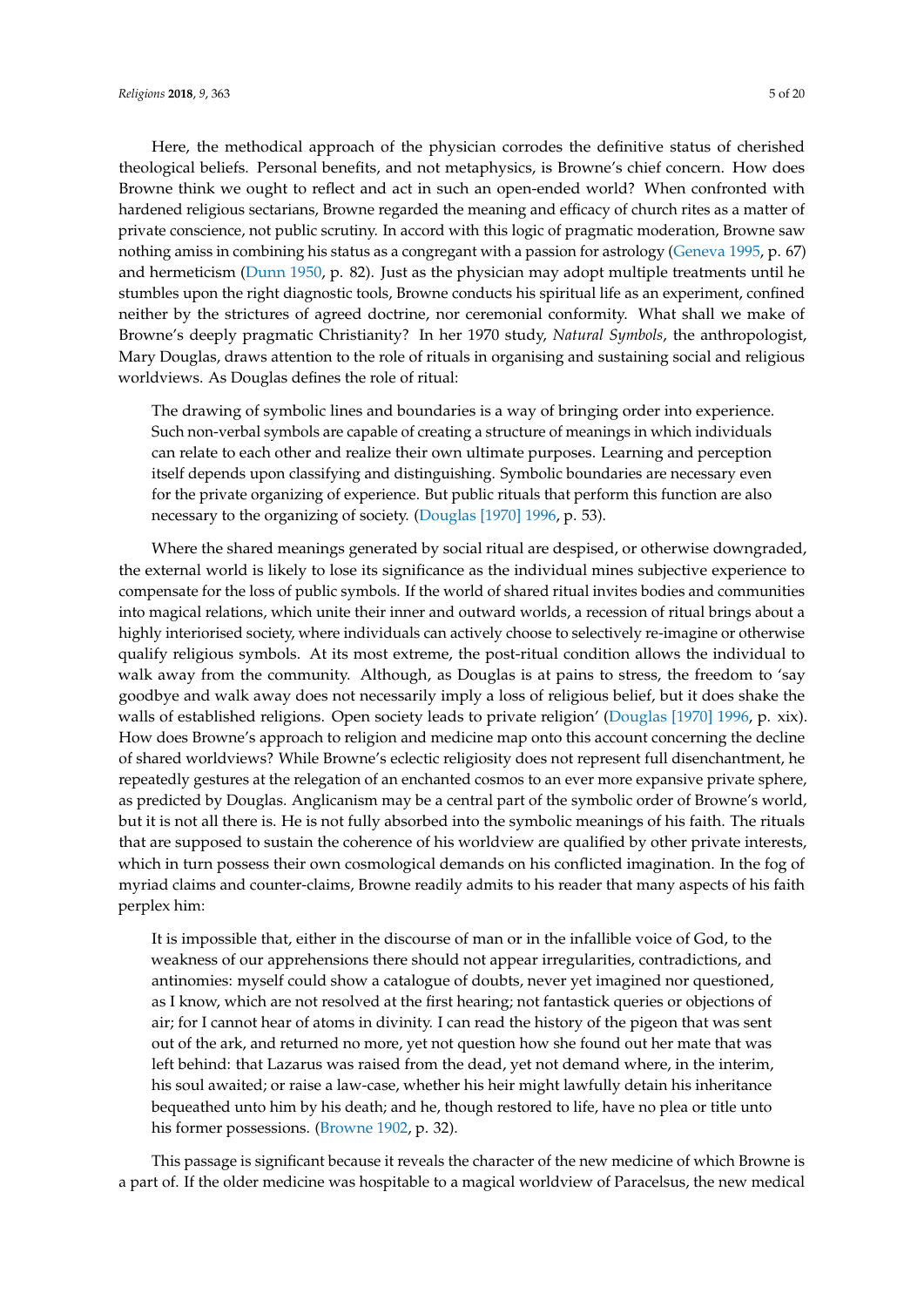technology of Browne is the great Ouroboros eating itself up in the pursuit of knowledge. At the end of this process, the physician continues to praise divine providence, but the object of his praise has been rendered a shadowy possibility during the investigation. The spell has been broken. Browne's doubts may not have banished the sacred from the world, but they represent a significant concession to something much less enchanted.

#### **3. Early Quakerism: A Return to Enchanted Medicine**

In the discussion above, medicine took on the role of an agent of disenchantment. Browne, the physician and sceptic, while not rejecting an explicitly religious worldview, is inclined towards a secularising private religion of conscience, which accords with the dictates of the pragmatic character of his medical practice. How might Browne's distinctive approach to both religion and medicine help us better understand the response of early Quakerism towards these matters? In contrast to the mild Latitudinarianism of Browne, early Quakerism can be justly regarded as a movement, in explicit opposition to the waning of religious certainty in the face of the new sciences. While first-generation Quakers were far removed from the institutional structures of an enchanted Christendom, one can position Quakerism far closer to an older Medieval imaginary than many of their fellow Protestants. Consider for instance, early Quaker responses to doctrines of sacramentalism. Within the formal institutions of Medieval Christendom, the powers of the Spirit were channelled via numerous forms of mediation. To many ordinary people in pre-modern Europe, the Eucharist was one such source of spiritual power, able to cure sickness, ward off bad luck, and curse the sinner [\(Hill](#page-19-8) [2015,](#page-19-8) p. 145). Thus, it was thought that the Eucharist should only be taken sparingly and under the guidance of the proper authorities, such was its power as a vortex of God's edification and judgement [\(Taylor](#page-19-2) [2007,](#page-19-2) p. 73). Instead of dismissing the possibility of such powers, Quakers maintained their efficacy, but democratised their use. The early Quaker starting point for this belief was the New Testament book of *Acts*, where Jesus is seen empowering his followers to heal, curse, and even raise the dead, through the power of the Holy Spirit. In this text, the Church is not merely a gathering of believers, but a locus of God's living purpose, expressed in bodies restored and lives irrevocably changed. However, if God had offered his gifts freely to all through the Holy Spirit, why now was a single class of priests said to control and exercise them? Early Friends concluded that the Spirit's power could not be monopolised and that the old 'magic' promised by the outward Eucharist could now be experienced and channelled through their own bodies. When early Quakers sat together in worship they saw themselves as being swept up in the immediacy of Divine power. These newly adopted sons and daughters of God were no-longer bound by temporality but participated in the Heavenly court of Revelation 4. As Fox expressed this exaggerated sense of imminence:

Christ took the Bread and Wine and gave it to His Disciples when He was with them, before He was crucified: but now He is risen and ascended and stands at the Door of your hearts and knocks. And if any man will hear His voice and open to Him—with His Grace and Light and Spirit, by joining to it—Christ tells you in Revelation III, that He will come in and sup with you and you with Him. And here Christ sups with you and you in Him, which is the last supper spoken of in the Revelations: and this is the Spiritual and Heavenly Marriage Supper; and here Christ's words are fulfilled, who said that He would come again and doth not leave His followers comfortless. [\(Fox](#page-18-5) [1831b,](#page-18-5) p. 251).

However, we should not mistake such an appeal to 'inwardness' as synonymous with the reduction of Quaker communion to a purely mental experience, as found in Protestant thinkers, like Zwingli [\(Davis](#page-18-6) [2008,](#page-18-6) p. 163). The Christ who eats in the heart of each believer infuses the body of each participant with 'the heavenly flesh' of Christ. While the Eucharist of old promised the ingestion of the Lamb's body and blood, Quaker worship offered a literal synthesis between fleshliness and divine imminence [\(Hinds](#page-19-9) [2011,](#page-19-9) p. 17). While other Protestants interpreted the Eucharist as a series of august symbols, Quakers saw the true Eucharist as the partaking in a transformed identity, one in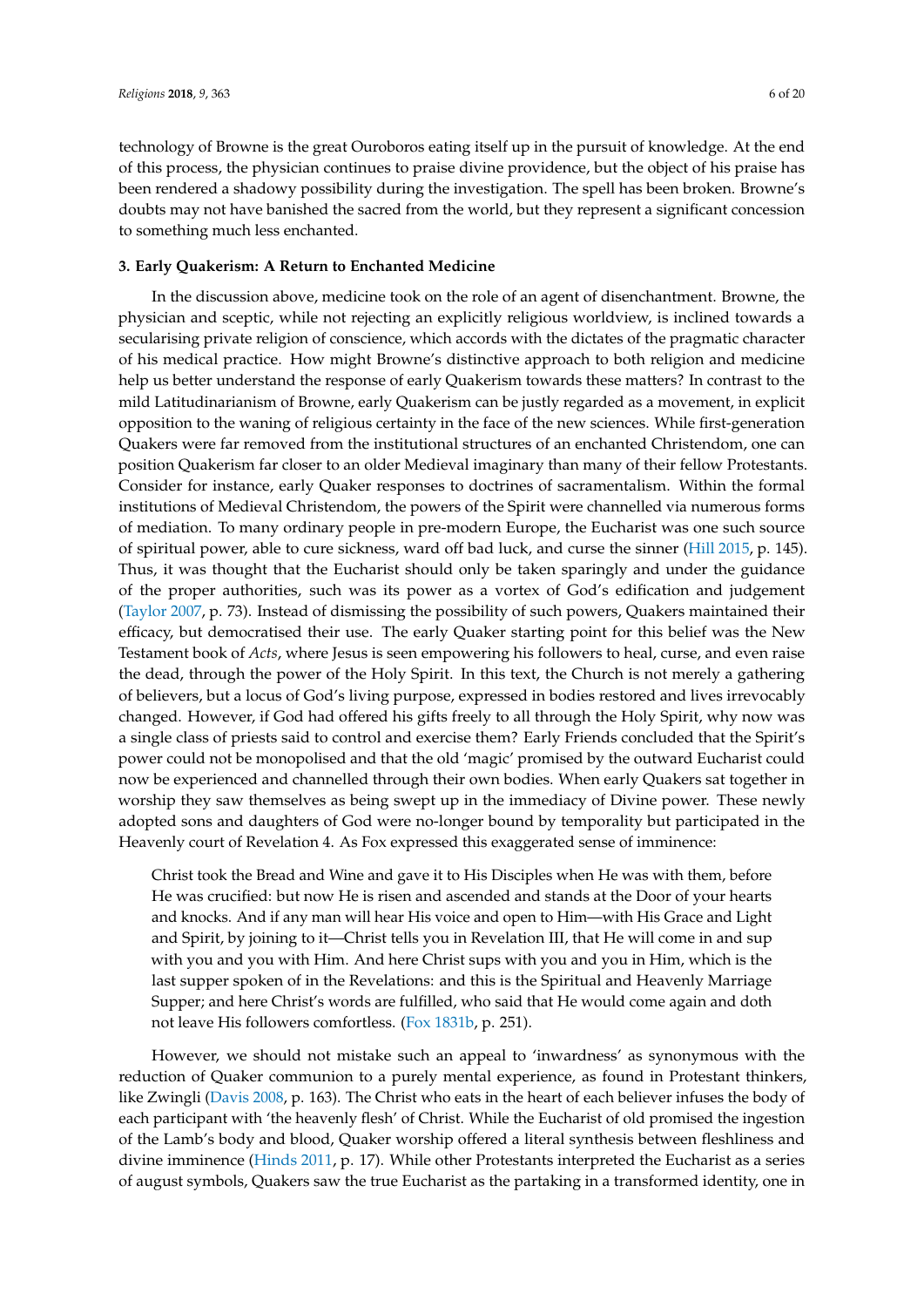which Christ lived in the body of each person. What we have here is not a secularising religiosity, but a charismatic bio-spirituality, which regarded embodiment as a portal to divine communion. Yet, if what was being offered was spiritual food (Hebr. 5:12), Mauss is clear that: 'It is in the nature of food to be shared out. Not to share it with others is 'to kill its essence', it is to destroy it both for oneself and for others' [\(Mauss](#page-19-6) [1954] [2002,](#page-19-6) p. 73). At this point, it is vital to recall that for Mauss, there is no such thing as a free gift. All that is given must likewise be given away. In accord with this ancient logic, early Quaker polemicists talked about the misuse and destruction of spiritual gifts through the sorcerer, Simon Magus, who attempted to buy divine gifts for his own possession [\(Fox](#page-18-5) [1831b,](#page-18-5) p. 476). There were also the possessive Pharisee of Matthew 23, who 'shut the door of the kingdom of heaven in people's faces', but do not enter it themselves (Matt. 23: 13). Behind such imagery is the extensive Quaker censure of priests as a professional class of moneyed mediators. As Douglas Gwyn summarises this critique:

In professionalising the ministry, Quakers asserted that the Church had created a guild, operating within a framework of their own conditions. Professional preaching could easily become a preaching *for* a commission, rather than for a spiritual commission, like Isaiah had (Isa. 61: 1f). The hour glass became the perfect symbol to Friends of a ministry that subsists too much by the world's reckoning. Anxious about the world's time, anxious for the world's security, rather than first seeking the Kingdom of God and his righteousness (Matt. 6:31–33), the professional ministry will find itself concerned with its own perpetuation instead of labouring for the Lord [\(Gwyn](#page-19-10) [1986,](#page-19-10) p. 77).

The implication of such a condemnation is clear. For the power of a divine gift to be maintained, it must be given away, so that the grace of God could freely circulate throughout the community. As Fox notes in one of his epistles, this logic of gift was unnegotiable: 'Christ said to his apostles, disciples, and ministers, when he sent them forth to preach the gospel, freely you have received, freely give' [\(Fox](#page-18-5) [1831b,](#page-18-5) p. 476). Instead of priests charging for their services, God's message should be free to all, just as God's love is without material requirements. The true Church is one in which there is no usury, and no altar rail between believers and the power of the Eucharist. In the terms sketched by early Quaker theology, there is no separation between gift and giver, because the Lord's Supper subsists in the bodies of all those who experience the Inward Christ. How did this rediscovery of the divine economy of gift transform the life of early Friends? Its chief affect was the rediscovery of what Quakers regarded as true medicine*,* an art which could heal both soul and body. The contours of this rediscovery are set out vividly in the conversion narrative preserved in Fox's *Journal*. As a young man, Fox was afflicted with recurrent attacks of religiously-induced melancholy, which drove him to seek a variety of treatments. As Fox recalls:

I went to another ancient priest at Mansetter in Warwickshire and reasoned with him about the ground of despair and temptations; but he was ignorant of my condition: he bid me take tobacco and sing psalms. Tobacco was a thing I did not love, and psalms I was not in a state to sing; I could not sing . . . After this I went to another, one Macham, a priest, in high account. He would needs give me some physic, and I was to have been let blood; but they could not get one drop of blood from me, either in arms or head, though they endeavoured it, my body being, as it were, dried up with sorrows, griefs, and troubles, which were so great upon me, that I could have wished I had never been born, or that I had been born blind, that I might never have seen wickedness nor vanity; and deaf, that I might never have heard vain and wicked words, or the Lord's name blasphemed. [\(Fox](#page-18-7) [2007,](#page-18-7) pp. 4–5).

Fox's troubles ended, however, once he discerned that only Jesus Christ could heal him of his afflictions. Not only did this experience remove Fox's acute sense of anomie, it also revealed to him the divine origin of the medical arts. In a moment of visionary exaltation, Fox tells us: 'The creation was open to me; and it was showed me, how all things had their names given them, according to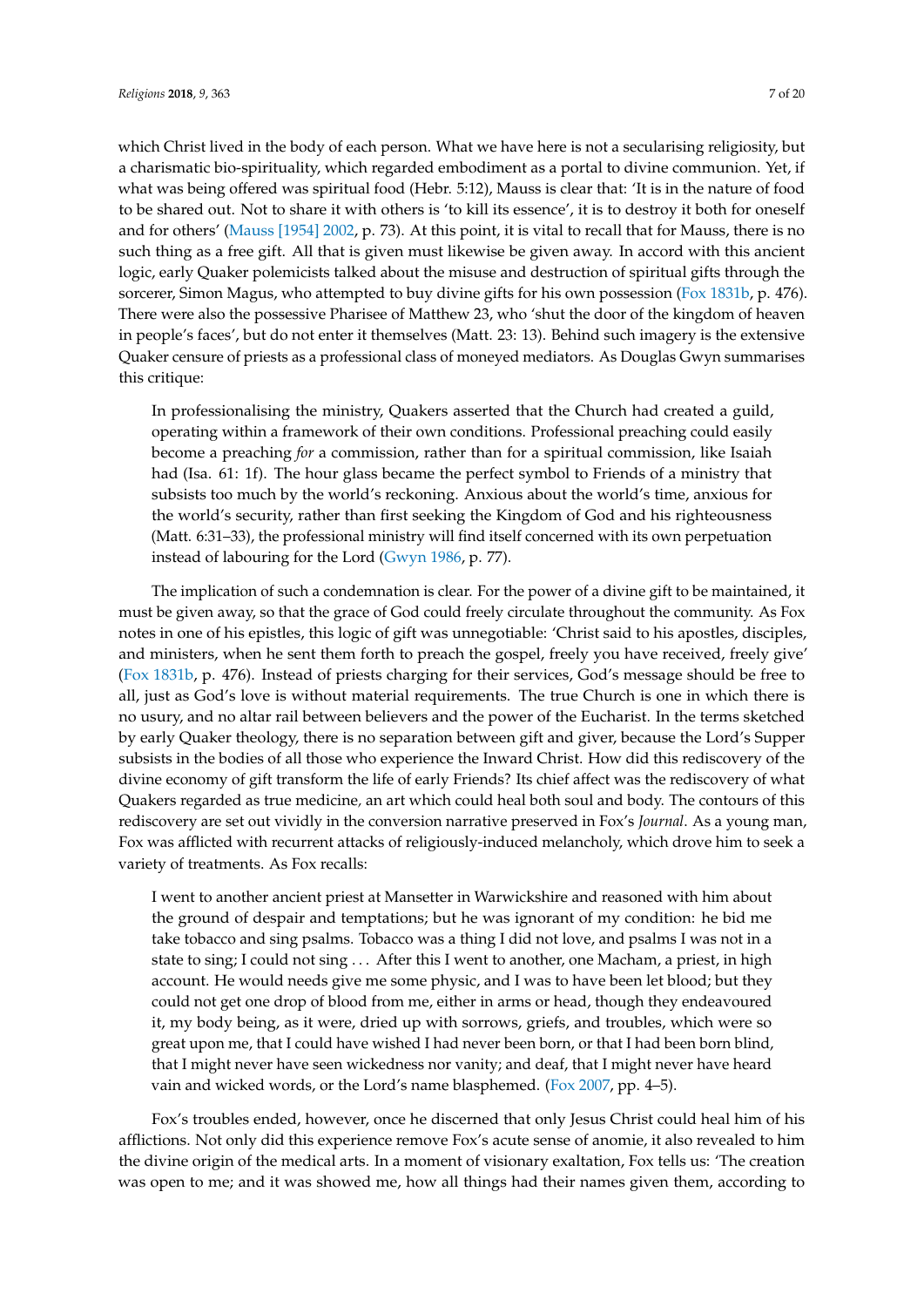their nature and virtue. I was at a stand in my mind, whether I should practise physic for the good of mankind, seeing the nature and virtues of the creatures were so opened to me by the Lord. But I was immediately taken up in spirit, to see into another or more steadfast state than Adam's in innocency, even into a state in Christ Jesus, that should never fall' [\(Fox](#page-18-7) [2007,](#page-18-7) p. 17). Here, Fox's vision closely resembles the Paracelsian myth of Adam's perfect knowledge of the healing arts before the ignorance engendered by the fall. According to this mystical reading of Genesis, by naming each of the animals (Gen. 2:20), Adam revealed his faultless perception of the essence of each created thing [\(Agrippa](#page-18-8) [1913,](#page-18-8) p. 212). In some Cabbalistic versions of this myth, Adam was styled as the first Magus, who received the art of natural magic directly from God while in Paradise [\(Guazzo](#page-18-9) [1998,](#page-18-9) pp. 3–4). Included in Adam's occult curriculum was the capacity to heal disease through the esoteric knowledge of herbs and stones. While Fox does not seem to have direct acquaintance with these Cabbalistic and alchemical traditions, it has been suggested that his natural theology was strongly shaped by the Lutheran mystic, Jakob Böhme (1575–1624). Like Fox, Böhme believed that once human beings perceived nature through the spiritual sight offered by divine revelation, the world's secrets would become available to the faithful inquirer [\(Elmer](#page-18-10) [1989,](#page-18-10) pp. 26–29). Regardless of the precise sources of Fox's insights, the point remains that he followed in the footsteps of the alchemical authors in their insistence that medicine could be restored to its former Adamic glory through the transformative power of God's grace. After his vision, Fox found himself able to perform the kind of miraculous healing credited to Adam, the occult physician, and Christ's first Apostles, the original heirs of a new creation. The age of miracles had begun anew. The Spirit-led powers early Quakers attributed to themselves included the ability to read souls and detect the misuse of spiritual gifts. This included the detection of witchcraft. As Fox relates:

And as I was sitting in a house full of people, declaring the word of life to them, I looked at a woman and discerned an unclean spirit in her. I was moved of the Lord to speak sharply to her; and told her, she was a witch. Upon hearing this, the woman went out of the room. Now since I was a stranger there, and I knew nothing of the woman outwardly, the people were amazed by my calling her a witch and told me afterwards that I had a made a great discovery because all the country believed she was a witch. The Lord had given me a spirit of discerning, by which I many times saw the states and conditions of people, and I could try their spirits. [\(Fox](#page-18-7) [2007,](#page-18-7) p. 85).

Here, we see Fox in no doubt about the existence of occult power projected through human bodies. Far from affirming a disenchanted world, Fox is firmly invested in a cosmos where magic and spirits are persistent realities that humans can both influence and perceive. Alongside such psychic capabilities, Fox was credited (and credited himself) with the divinely sanctioned ability to heal diverse afflictions, including blindness, scrofula, small-pox, paralysis, and headaches, [\(Coudert](#page-18-11) [1992,](#page-18-11) p. 46). Some early Quakers went even further in their affirmation of spiritual gifts. In this latter mode, the Quaker faith became an overt bio-spirituality, where the restoration of health and the defeat of sickness, was understood as an explicit marker of salvation. In this vein, some early Quaker women testified that they had experienced painless child-birth [\(Moore](#page-19-11) [2000,](#page-19-11) p. 132), while the charismatic preacher, James Naylor, claimed under interrogation that the Spirit of Christ permitted him to remain vigorous without food, and, more controversially, enabled him to bring the dead back to life:

Q. Doth God in an extraordinary manner sustain thee, without any corporal food?

A. Man doth not live by bread alone, but by every word that proceedeth out of the mouth of the Father: the same life is mine that is in the Father; but not in the same measure.

- Q. How art thou cloathed?
- A. I know not.
- Q. Dost thou live without bread?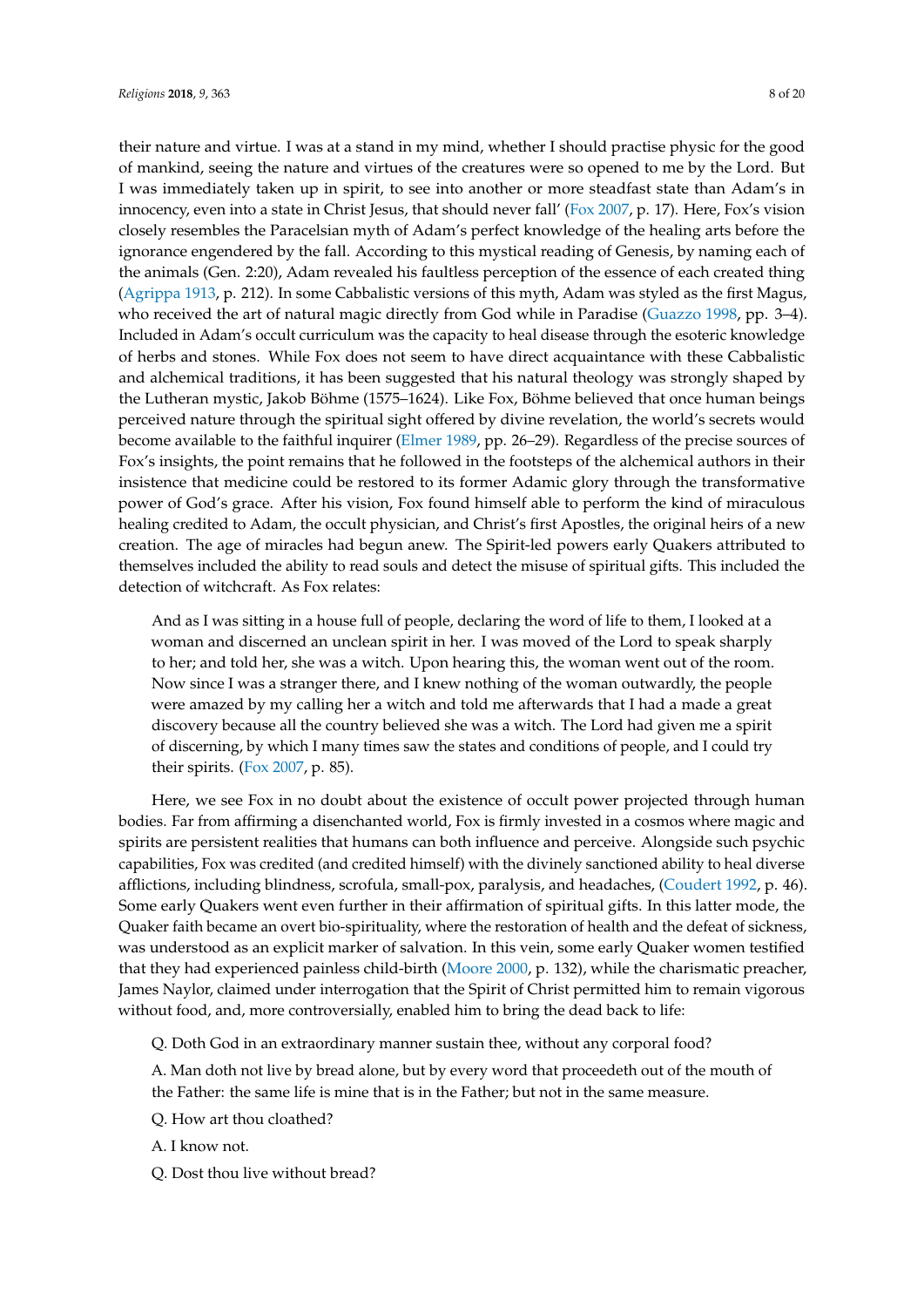A. As long as my heavenly Father will: I have tasted of that bread, of which he that eateth shall never die.

Qu. How long hast thou lived without any corporal sustenance, having perfect health?

A. Some fifteen or fifteen days sustained without any other food except the Word of God.

Q. was Dorcas Erbury dead two days in Exeter? and didst thou raise her?

A. I can do nothing of my self: the Scripture beareth witness to the power in me which is everlasting; it is the same power we read of in the Scripture. The Lord hath made me a signe of his coming: and that honour that belongeth to Christ Jesus, in whom I am revealed, may be given to him, as when on earth at Jerusalem, according to the measure. [\(Bayly Howell](#page-18-12) [1816,](#page-18-12) p. 834).

The implications of our earlier discussion of Browne should be obvious. In the face of the efficacy of the new science, Browne becomes the epitome of a disquieting state of disenchantment. In this scheme, medicine serves as a proxy for the disintegration of a system of shared symbols which accorded the world a providential meaning. Medicine could document the structures of the world, but it could not ascribe a certain set of meanings to it. In contrast, early Quakers regarded medicine as an agent of spiritual power. Much like the systems of Medieval alchemy, that expected to find the realities of heaven echoed in the things of earth, Quakers understood bodies as sites of spiritual transformation. This alchemical parallel is significant since it suggests that despite the Quaker abolition of much of the external superstructure of an enchanted Christendom, Friends still inhabited a symbolic universe, in which bodies could mediate divine activity. In this framework, the healing arts (physic) is understood as a redemptive Gospel science, which had its roots in the harmonious life of pre-fall humanity. Auxiliary to such a re-configuration for early Friends was the recovery of a logic of divine gift, which permeated their understanding of the Christian life.

## **4. Nayler and Fox: Mapping an Enchanted Creation**

Any discussion of healing and medicine among early Friends naturally leads us to consider Quaker attitudes to creation. In later generations, Quakers would become increasingly comfortable with a mercantile economy, which fundamentally contradicted the logic of gift outlined above. As Mauss defined the contrast between these two forms of life: '[we] live in societies that draw a strict distinction . . . between real rights and personal rights, things, and persons. Such a separation is basic: It constitutes the essential condition for a part of our system of property, transfer, and exchange' [\(Mauss](#page-19-6) [1954] [2002,](#page-19-6) p. 61). Nowhere is such a logic more starkly demonstrated than in the relation between modern economics and the natural world. Our post-Enlightenment ontology treats the external world as useful, not given. While nature's parts can be exchanged, enhanced, even protected, our treatment of nature is always contrasted with the social treatment we extend to 'persons'. Because the domain of nature is regarded as beyond the realm of sociality (the domain of 'things'), the non-human world is considered beyond immediate consideration. Such was the Quaker embrace of these attitudes in the industrial 18th century, that it is difficult to recall that, for a brief period, the Quaker movement was an implacable enemy of this divided vision of the world, and the philosophy of individual gain co-dependent with it. In reaction to the commodification of the world, early Quakerism developed (albeit in embryonic form) a theology of creation, which attempted to contest Capitalistic forms of commerce and accumulation at their root. What then were Quaker objections to this world 'of things'? Additionally, what did they regard as the source of rising mercantilism? While Friends of the 1650s never offered a comprehensive analysis of industry, markets, or money, a common set of answers can be pieced together from Quaker polemics, surviving from the period. A common thread running through first-generation Quaker literature is a recurrent link between the misuse of created things and a radical forgetting of the world's divine origin. Just as Browne had been thrown into doubt by materialist possibilities in the 1630s, Fox and fellow Quaker leaders sensed a comparable materialist threat in Cromwell's Protectorate. As Fox recalls this atmosphere: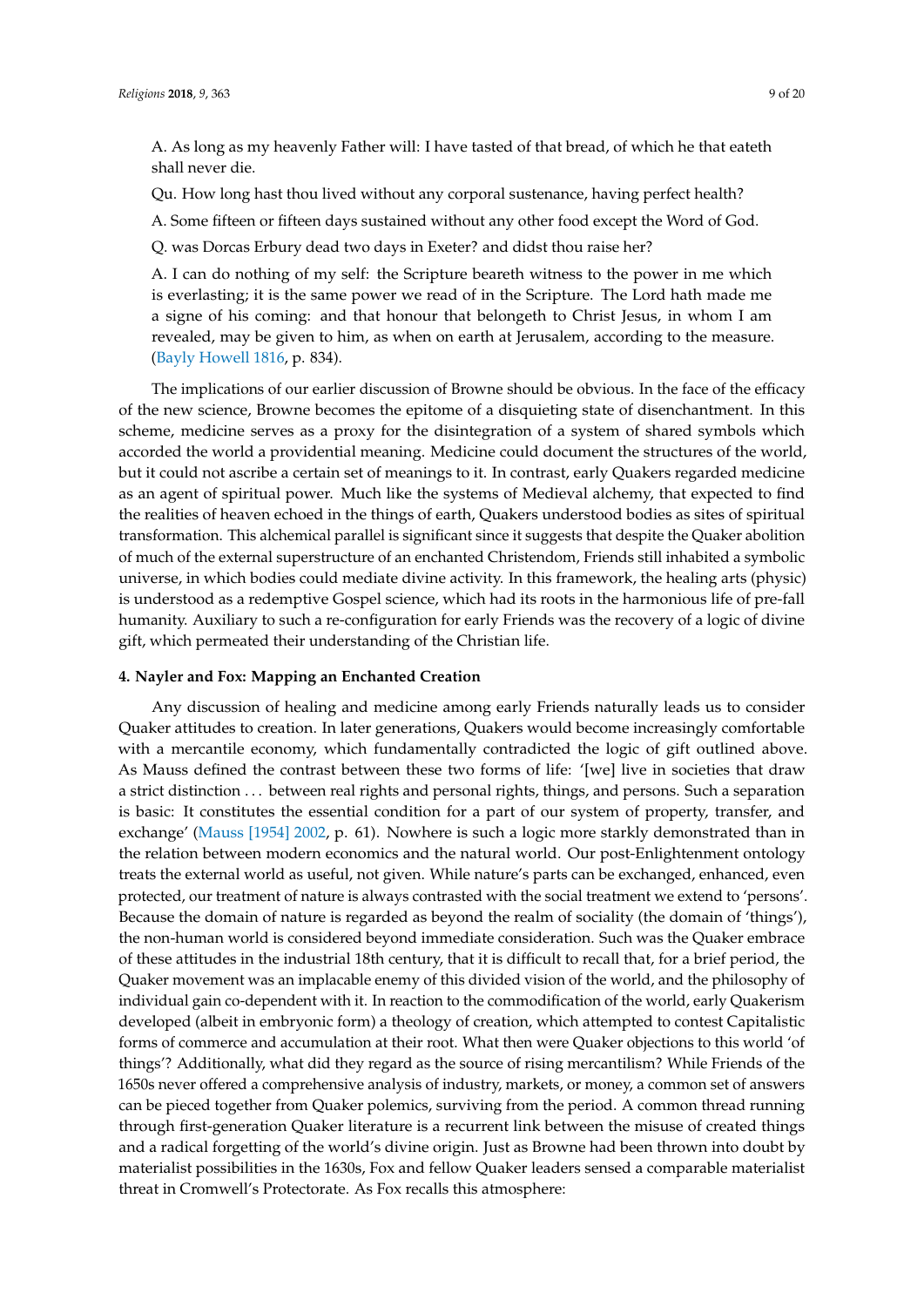One morning, as I was sitting by the fire, a great cloud came over me, and a temptation beset me; and I sat still. It was said, "All things come by nature"; and the elements and stars came over me, so that I was in a manner quite clouded with it. But inasmuch as I sat still and said nothing, the people of the house perceived nothing; and as I sat still under it and let it alone, a living hope arose in me, and a true voice, which said, "There is a living God who made all". And immediately the cloud and temptation vanished away, and Life rose over it all, and my heart was glad, and I praised the living God. After some time, I met with some people who had such a notion that there was no God, but that all things came by nature and I had great dispute with them and overturned them, and made some of them confess that there was a Living God. [\(Fox](#page-18-7) [2007,](#page-18-7) p. 15).

However, what happens to those who remain under a cloud of unbelief? In a 1653 tract entitled *The Discovery of Wisdom*, the charismatic Quaker preacher, James Nayler, characterise such people as a 'ranting crew', who, in the liberty they accorded to 'the flesh', had given themselves over to pride, vanity, and violence [\(Nayler](#page-19-12) [2003a,](#page-19-12) p. 57). By connecting such degenerate activities with the sorry condition of the fallen Adam, Nayler concludes:

The first man is of the earth earthly: minds earthly things, lives in the earth, delights in the earth, lusts after the earth, covets, contends and sues for it; for his treasure is in the earth and his heart is with it; for it is his portion; and his thoughts, words and wisdom are all employed about it, plotting and forecasting how to compass it and fetch it out of the hands of others, to heap up; but is never satisfied, but is a servant to it; it is his life, his joy; and if it be taken from him his comfort is gone: it is his god, and he worships it, and would have all to worship him because of the abundance of it that he has got together . . . [\(Nayler](#page-19-12) [2003a,](#page-19-12) pp. 46–47).

Here, Nayler is clear. The base of the new commercial economy was a form of false worship. While Friends contented themselves with the heavenly light of Christ, the merchants were busily making new gods of their riches. Idolatry and not greed alone, explained the manifold injustices of 17th century England for early Friends. However, with all this talk of 'earth' and the 'flesh', we should not be misled into thinking that Nayler is exhorting his readers to accept some gnostic vision of transcendence. What Nayler objects to in this passage is not the world that God has created, but rather a calculating and grasping spirit, which distorts the world through the pursuit of wealth or power. As Naylor expressed this vision in his 1657 pamphlet, *The Lamb's War*:

The Lamb's quarrel is not against the creation, for then should his weapons be carnal, as the weapons of the worldly spirits are: "For we war not with flesh and blood," nor against the creation of God; that we love; but we fight against the spiritual powers of wickedness, which wars against God in the creation, and captivates the creation into the lust which wars against the soul, and that the creature may be delivered into its liberty prepared for the sons of God. And this is not against love, nor everlasting peace, but that without which can be no true love nor lasting peace. [\(Nayler](#page-19-13) [2003b,](#page-19-13) p. 16).

Thus, for early Friends, their society did not err simply because they had hired priesthoods, or because it refused to believe that God's spiritual gifts were offered to all. People were also in error because (like the rest of humanity) they had forgotten that the world was a gift of God. Such was Naylor's disgust at the treatment of creation, that in 1655, he condemned the parish teachers of Chesterfield for permitting bull-baiting on the basis that it was immoral to torment animals [\(Capp](#page-18-13) [2012,](#page-18-13) p. 210). In a similar vein, Fox condemned horse-racing as a kind of gluttonous feasting on the creatures of God [\(Fox](#page-18-14) [1808,](#page-18-14) p. 269). One can fully appreciate the deeply enchanted nature of these positions, once one considers the contours of their philosophical opposite. While Quaker preachers, like their Medieval precursors, continued to speak of the world as a living and gifted domain, the educated elites of the 17th century were increasingly speaking of the world in roundly Cartesian terms. According to this latter theory, the world was not a providential domain, but a delicate material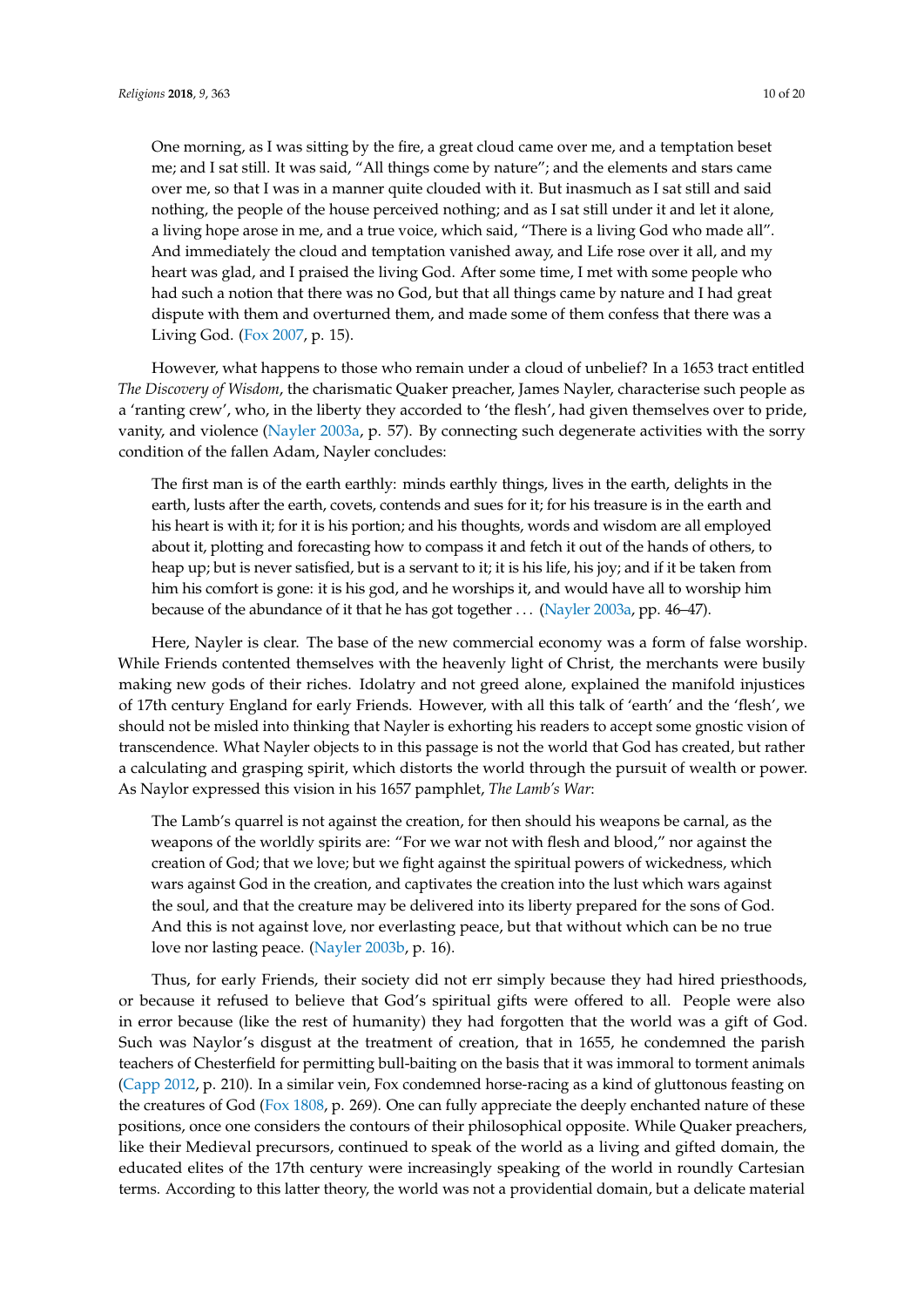mechanism that was, in essence, inert. Instead of God's creatures waiting 'with eager longing for the revealing of the children of God', groaning in labour pains' (NIV, Rom. 8:19–23), non-human animals were rendered automata, without consciousness, or awareness [\(Regan \[1983\]](#page-19-14) [2004,](#page-19-14) pp. 4–5). This permitted the followers of Descartes to perform brutal experiments on animals, without any moral compunction [\(Regan](#page-19-14) [1983] [2004,](#page-19-14) p. 5). Much as the new science of political economy was transforming the world into a colossal marketplace, the new philosophy of Descartes provided ready justification for extending this process of commodification to the level of life itself.

In a world of mechanisms, lusts, and violence, how could the logic of gift be recovered? In seeking to liberate creation from the powers of evil, Naylor and other Friends stood firmly against the new contractual theory of property, which held that God's promise of dominion in Genesis meant that the human desire to accumulate was right and natural (even if the holding of such property dispossessed others). In this regard, Nayler considered the public institutions of 17th century England as odious on account of their fundamental duplicity. While cloaking themselves in the mantle of righteous judgement, the country's rulers had exchanged the law of God (the law of gift) for a human law. The latter regulation oppressed the weak and dispossessed, all in the name of order and justice. As Naylor wrote in 1653:

[All] hearts are full of oppression, and all hands are full of violence, their houses are filled with oppression, their streets and markets abound with it, their courts, which should afford remedy against it, are wholly made up of iniquity and injustice, and the law of God is made altogether void, and truth is trodden under foot, and plainness is become odious to the proud, and deceit set on high, and the proud are counted happy, and the rich are exalted above the poor and look to be worshipped as God, which if any refuse a snare is laid, and bonds and imprisonment is appointed for them as not worthy to breathe in the air, and no law, equity, nor justice can be heard for their freedoms, and this is not done by an open enemy, for then it had not been so strange unto thee, but it is done by those who pretend to be against oppression  $\ldots$  [\(Nayler](#page-19-12) [2003a,](#page-19-12) p. 197).

In place of this politics of appropriation and brutal hierarchy, Naylor argued that humanity's authority over the world was derived ultimately from God and not might. In this regard, Nayler's theology closely anticipated the claim of the 17th century political theorist, John Locke, who insisted that: 'God who hath given the World to Men in common, hath also given them reason to make use of it to the best advantage of Life and convenience' [\(Locke](#page-19-15) [1960] [2013,](#page-19-15) p. 286). In this Lockean account, it was divine, and not human law, which guaranteed both the protection of property and the exercise of individual rights in the face of oppression. Yet, unlike Locke, who regarded people as the sole owners of both their bodies and individual labour [\(Locke](#page-19-15) [1960] [2013,](#page-19-15) pp. 287–288), Nayler asserted that both bodies and their labour belonged to Christ and must be moulded according to a Christlike ethic of service. Here, we can observe what Carole Dale Spencer has called early Quakerism's ethic of 'holiness'. In this vein, the goal of the true Christian was to 'live in a spirit of holiness', acting, not in accord with the transient fashions of the world, but the logic of service and self-denial exemplified in the Cross [\(Spencer](#page-19-16) [2007,](#page-19-16) p. 5). Thus, for Nayler, the ideal disciple was the one who heeded Christ's call to renunciation: "If you want to be perfect, go, sell your possessions and give to the poor, and you will have treasure in heaven. Then come, follow me" (Matt, 19: 21). Charging nothing, taking nothing, these true saints lived by the logic of gift alone. For Nayler, these are 'the wanderers and strangers' who had begun to populate the countryside of England during the civil war. Without family or 'earthly possessions' they 'wait on their Father for food who sends them on their own journey' [\(Nayler](#page-19-12) [2003a,](#page-19-12) p. 199). At its most extreme, Nayler believed that making oneself an object of service meant letting go of individual identity altogether. There are moments of mystic fervour in Nayler's ministry in which this Quaker preacher felt himself so enveloped by the reality of Christ that his personality seemingly melted into the nature of Jesus. A stunning instance of this state of personal surrender is provided by the legal testimony of Martha Simonds, an ecstatic disciple of Nayler's, who followed him into Bristol in 1656: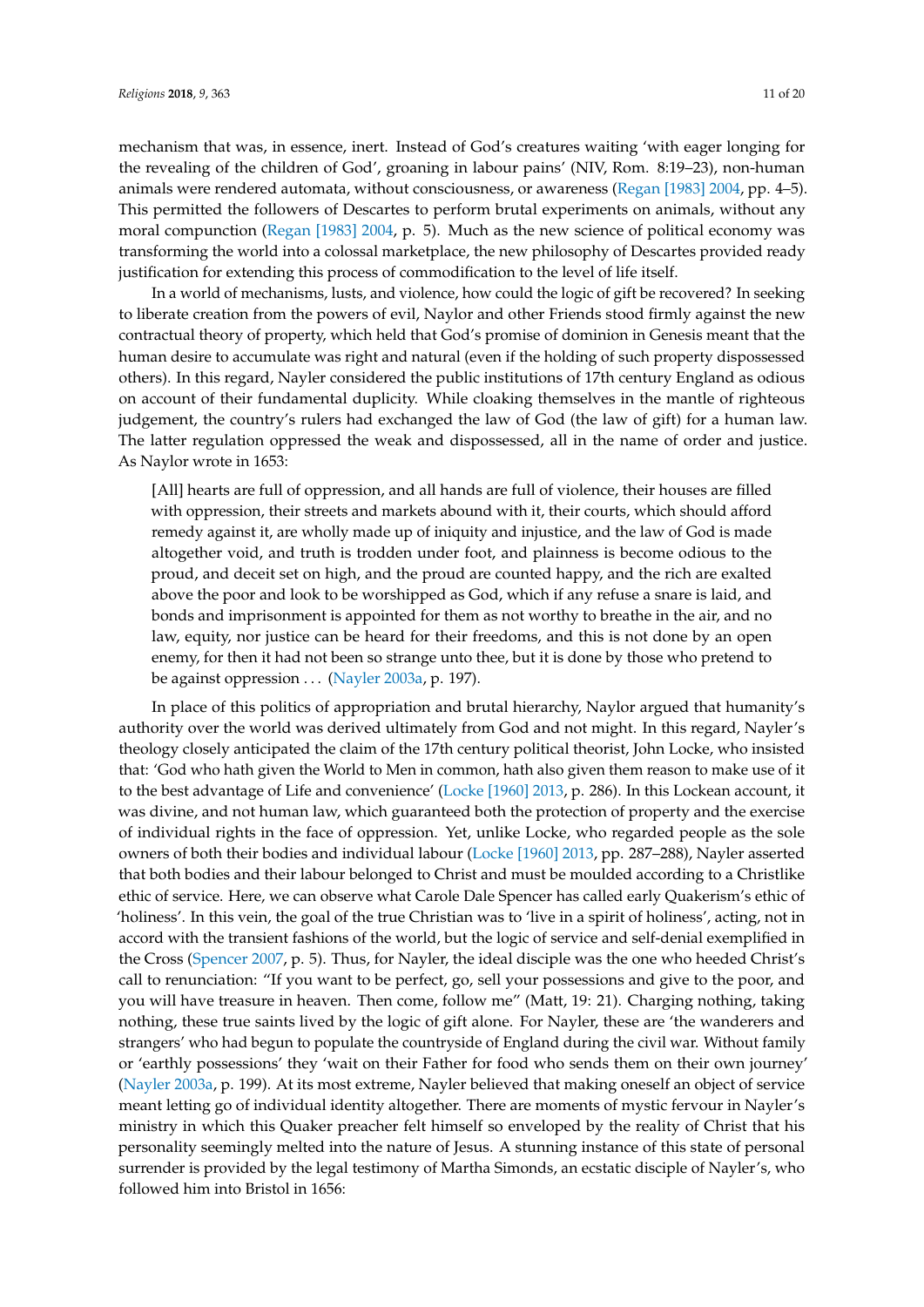Q. Whether didst thou kneel before him?

A. What I did, was in obedience to a power above.

Q. Dost thou own him to be the Prince of Peace?

A. He is a perfect man; and he that is a perfect man, is the Prince of Peace.

Q. Hast thou a Husband?

A. I have a Man which thou callest my Husband.

Q. What made thee to leave him, and to follow James Nayler in such a manner?

A. It is our life to praise the Lord, and the Lord my strength (who filleth heaven and earth) is manifest in James Nayler.

Q. Oughtest thou to worship James Nayler, as thou didst upon thy knees?

A. Yea, I ought so to do.

Q. Why oughtest thou so to do?

A. He is the Son of Righteousness; and the new Man within him, is the Everlasting Son of Righteousness and James Nayler will be Jesus, when the new life is born in him.

Q. By what name callest thou him?

A. Lord.

Q. Why dost thou call him Lord?

A. Because he is Prince of Peace, and Lord of Righteousness. [\(Deacon](#page-18-15) [2009,](#page-18-15) pp. 26–27).

While Nayler's own embodied Christology had tragic consequences for him and his close followers, he was not the first Quaker to posit a close identification between the self and the divine. In the early days of the movement, Fox had been accused of blasphemy because of his identification as the 'Son of God' [\(Hinds](#page-19-9) [2011,](#page-19-9) p. 73). Did these early Friends believe they had become Christ? And what did such an identification mean? As Rachel Muers suggests, finding a satisfactory answer to this question is difficult, not least because early Quaker theological language in this area was highly ambiguous. In Nayler's case, the answers he gave to the authorities avoided saying that he was 'the same person as Jesus Christ', but refused 'to put any space between his story and Jesus' story' [\(Muers](#page-19-17) [2015,](#page-19-17) p. 51). Perhaps the key to this enigma of Quaker divine indwelling is to be found in the vision of medicine we surveyed earlier. If true medicine is a Gospel science capable of restoring created bodies to their original state of perfection, then the medicinal paradigm must also extend to the needful creature in the plural. In this way, Nayler's radical appeal to divine imminence reveals not only the destiny of individual bodies, but the final destiny of all created things. Once creaturely recipients accept divine gifts, they become a mirror of the original gift offered, closing the gulf between the saviour and saved. In this mimetic process of the receiver becoming like the giver, life is transformed from a terrain of labour and gain into a space of mutual exchange, where all of nature is potentially infused with the personality of Christ. This represents a significant ontological break with both Browne's new medicine and Locke's political economy. Instead of being merely for 'use', the natural world is treated as a 'spirit', as full of the subjectivity of the God that made it. What do these theological postures amount to? An excellent summary of this natural theology is found in the work of the mid-17th century aristocrat and philosopher, Ann Conway (1631–1679). Shortly before her convincement to Quakerism in the mid-1670s, Conway composed a short tract in refutation of the new mechanical account of nature entitled *The Principles of the Most Ancient and Modern Philosophy*. Using an inspired blend of Platonism and Cabbala, Conway provided a philosophical underpinning for many of the theological commitments that underwrote early Quaker preaching. Reflecting on the status of bodies and souls, Conway remarks: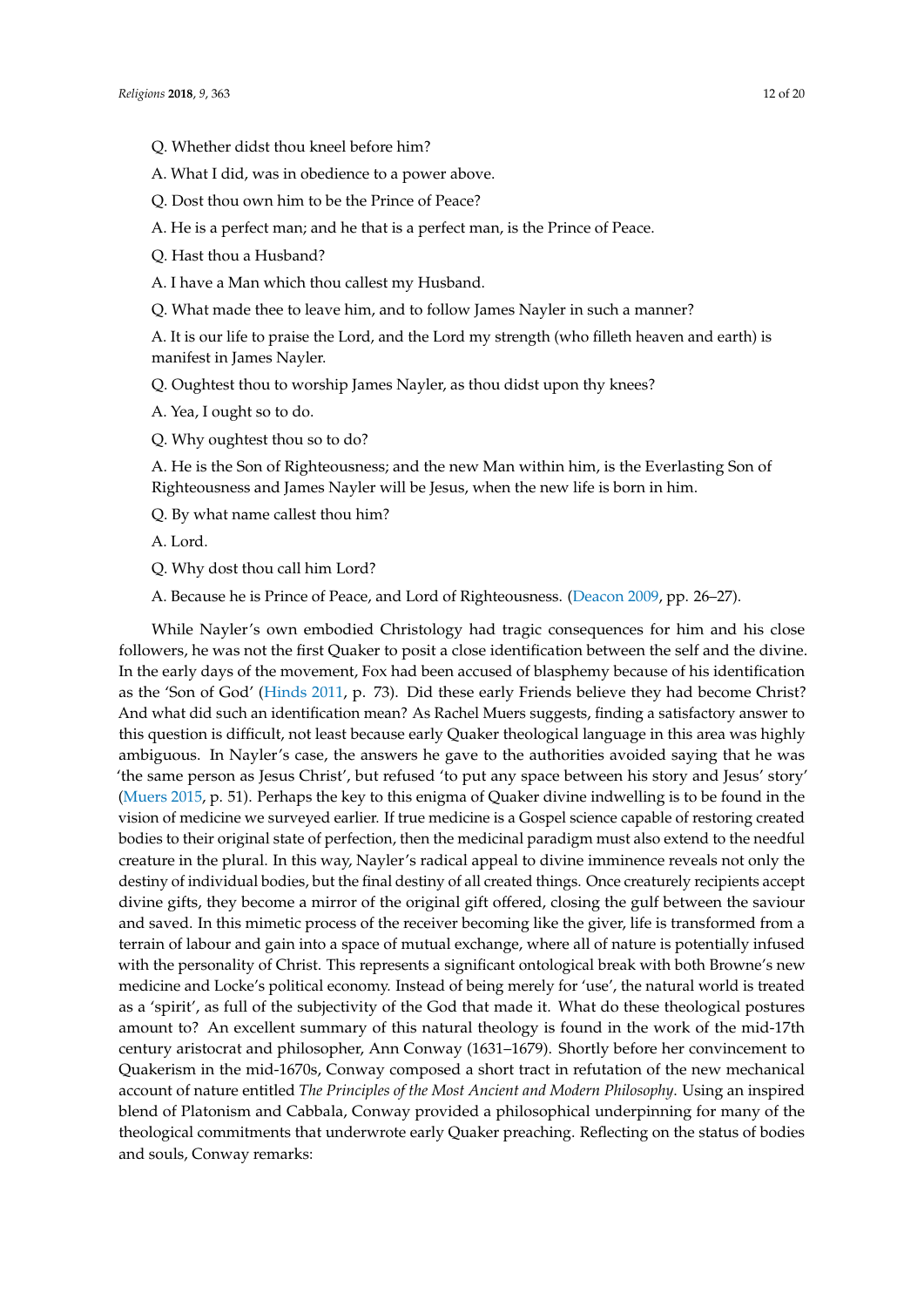Cartesian philosophy claims that the body is merely dead mass, which not only lacks life and perception of any kind but is also incapable of either for eternity. The great error must be imputed to all those who say that the body and spirit are contrary things and unable to change into one another, thereby deny bodies all life and perception. This is completely contrary to our philosophy. On this account it is so far from being Cartesianism in a new guise that it can be more truly called anti-Cartesianism . . . For truly in nature there are many operations that are more than merely mechanical. Nature is not simply an organic body like a clock, which has no vital principle of motion in it; but it is a living body which has life and perception, which are much more exalted than a mere mechanism or mechanical motion. [\(Conway](#page-18-16) [1996,](#page-18-16) pp. 63–64).

In such a cosmology, bodies become the microcosm that constantly voyages towards the possibilities of a restored macrocosm. In this vein, it is not a heresy to declare personal oneness with the body and spirit of Christ, because, just as the spirit can become flesh (Jn. 1: 14), flesh can become spirit [\(Conway](#page-18-16) [1996,](#page-18-16) p. 40). The theology being gestured at here is certainly one of realized eschatology, but, crucially, it is also one of manifest Christosis. Such a world is not only one in which the ill can be healed of their affliction, and the dead can rise, but also one where the earthly elements serve new imperatives, one where 'Christ is all, and is in all' (Col. 3:11). This model of interpreting Quaker spirituality can be said to unite two influential strands of contemporary scholarship. On the one hand, we have Douglas Gwyn and Rosemary Moore's focus on the political and eschatological nature of Quaker claims [\(Moore](#page-19-11) [2000,](#page-19-11) p. 66), while on the other, Spencer has emphasised the Quaker commitment to a process of 'deification', through a commitment to a life of holiness [\(Spencer](#page-19-16) [2007,](#page-19-16) pp. 2–3). By reading Nayler and Conway side by side, we see that both readings of early Quakerism are in fact part of a single complex continuum, in which politics, eschatology, and holiness constitute a single religious perspective. In a world infused with the enchanted presence of Christ, it was impossible to make hard and fast ontological distinctions between public and private, the sacred and the profane, the Biblical past and an eschatologically charged present. As we shall see in our penultimate discussion, this seeming unwillingness of early Friends to make such distinctions possessed radical implications for their understanding of both society and religious belonging.

#### **5. Living in the Biblical Present: Text, Enchantment, and Gift**

In the discussion so far, we have surveyed early Quaker attitudes to medicine and creation, finding evidence of a highly enchanted movement that invested the body and nature with spiritual value. Far from a secularising force, first-generation Quakerism appears as a radical agent of resistance against the withering away of an explicitly magical cosmos. In the final part of this article, we shall consider how early Quakers attempted to live in such a world. How was it possible to maintain the continual presence of God in those spaces of law, trade, and politics, where the existence of the Spirit appeared to be denied? How could the world of mundane things be brought into the orbit of the reality of God? To answer these questions, we will consider Quaker attitudes to the Bible at close range. It is in the distinctive Quaker treatment of the Bible that we will discover the precise means through which Friends sustained an enchanted vision of daily life, despite evidence to the contrary. While fellow Protestants tended to regard the stunning events of the Scripture as hermetically sealed in the past, early Quakers argued that the cosmos of the Bible continually mingled with the present, in the lives of the faithful at worship, in ecstatic preaching, and in private prayer. Early Quakers felt themselves repeatedly absorbed into the Biblical narrative, daily re-living the struggles and exaltations of the Apostles and the Prophets. In this respect, outwardly, many early Friends could uphold their social obligations to family and community, while being inwardly estranged from the social conditions of the present. At the same time, Biblical imperatives cut many Friends adrift from ordinary society, setting them on course for direct confrontation with ecclesial and civic authorities. As we shall see, this Janus-faced method of Scriptural reflection had significant implications for the character of early Quaker social action.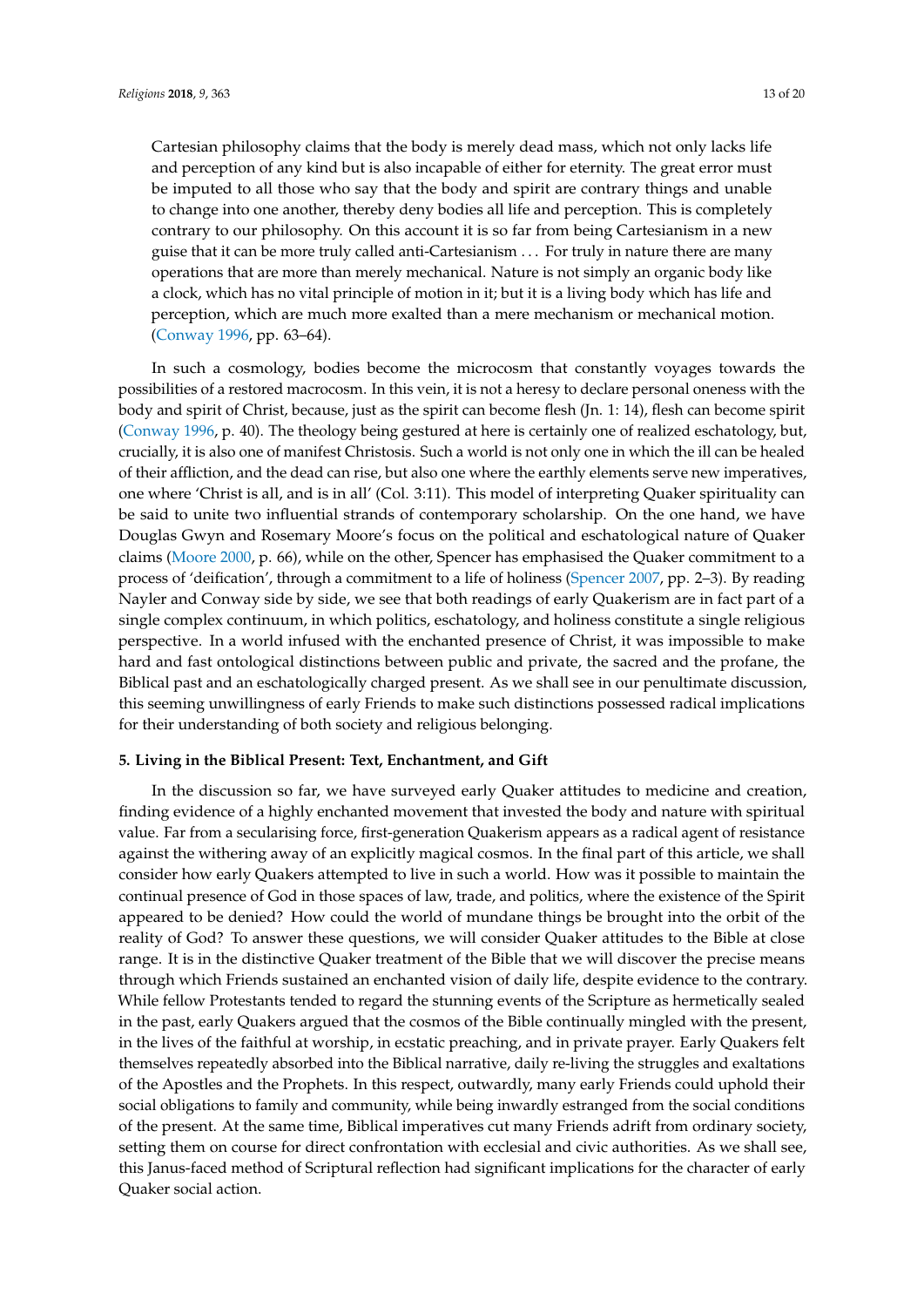Before delving into these public dimensions of Quaker thought, let us first consider the status of the Bible in structuring early Friends' identity. When the earliest Quakers gathered for worship in the early 1650s, the one cultural artefact that bound them together were the Scriptures. This seems strange, given the highly enchanted nature of early Quaker religiosity. The very name 'Quaker' (used first by the movement's ardent opponents) keeps in view the bodily convulsions that often characterised their worship. How could a people without outwards sacraments, or formalised liturgy develop such an intense spirituality through a religion of the Word? Among Protestant Reformers, experiments in a religion of text and proclamation had frequently generated a decidedly introspective worship-experience, rooted, not in the body, but in the mind. The notion of being 'saved through faith' implied the priority of a self-conscious, willed assent to what was spoken from the pulpit. In this account, what is not of the Word (miracles, praise, even the Eucharist) should be regarded as entirely secondary to the task of declaring the Gospel to a listening faithful. However, for early Quakers, worship was anything but an introspective exercise. For Friends, an intense focus on the words of Scripture frequently produced a profound sense of being inducted into a new reality, which was felt as well as heard. As the Quaker preacher, Francis Howgill, reflected on these early gatherings:

The Lord of Heaven and earth we found to be near at hand, and, as we waited upon him in pure silence, our minds out of all things, his heavenly presence appeared in our assemblies, when there was no language, tongue nor speech from any creature. The Kingdom of Heaven did gather us and catch us all, as in a net, and his heavenly power at one time drew many hundreds to land. We came to know a place to stand in and what to wait in; and the Lord appeared daily to us, to our astonishment, amazement and great admiration . . . And from that day forward, our hearts were knit unto the Lord and one unto another in true and fervent love, in the covenant of Life with God; and that was a strong obligation or bond upon all our spirits, which united us one unto another. [\(Howgill](#page-19-18) [1984,](#page-19-18) pp. 9–10)

How could a community gathered around Scripture have such intense experiences? As Mary Douglas has wryly suggested, 'Fundamentalists who are not magical in their attitude to the Eucharist become magical in their attitude to the Bible' [\(Douglas](#page-18-4) [1970] [1996,](#page-18-4) p. 21). Similarly, it could be said that although early Quakerism stripped back the ritual basis of religious life to a bare minimum, such a reduction found rich compensation in an approach that treated the Scripture as a living reality that was continually being enacted in the present. Just as the Eucharist took place in the bodies of individual Friends, it was the Quaker conviction that one's inner life could be reorganised so that one's thoughts and actions could mirror Biblical events. Take, for instance, the early Quaker treatment of the Cross. Much like the devotion of Medieval contemplatives, early Friends frequently treated the crucifixion, not merely as a historical event (a past 'redemptive' act), but a living symbol, which expressed a worshipper's conflict with, and eventual freedom from, sin. One did not simply read off the crucifixion, one lived it. As Fox expressed this idea in an epistle of 1653:

The cross is to the carnal part, which is the ground of images, the ground of the seducers, and the ground of the false prophet and antichrist; the cross is to that ground, to the root and life of it. This being minded, which is pure and eternal, it makes a separation from all other lovers, and brings to God, and the ground of evil thoughts comes to be opened, and the cross is that ground; Cross overturns the world in the heart. Which Cross must be taken up by all who follow Jesus Christ . . . Where the world is standing the Cross is not lived in. But dwelling in the Cross to the world, here the Love of God is shed abroad into the heart, and the Way is opened in the inheritance, which does not fade away. [\(Fox](#page-18-17) [1831a,](#page-18-17) pp. 66–67).

In this account, the suffering of the Cross possessed two interlocking meanings. In its first aspect, the Cross represented the delusions and temptations that weigh down the soul, while in its second aspect, it represented the power of God that leads the captive personality back to the Light of Christ. Alongside this first meaning, the Cross also provided an evocative idiom through which early Quakers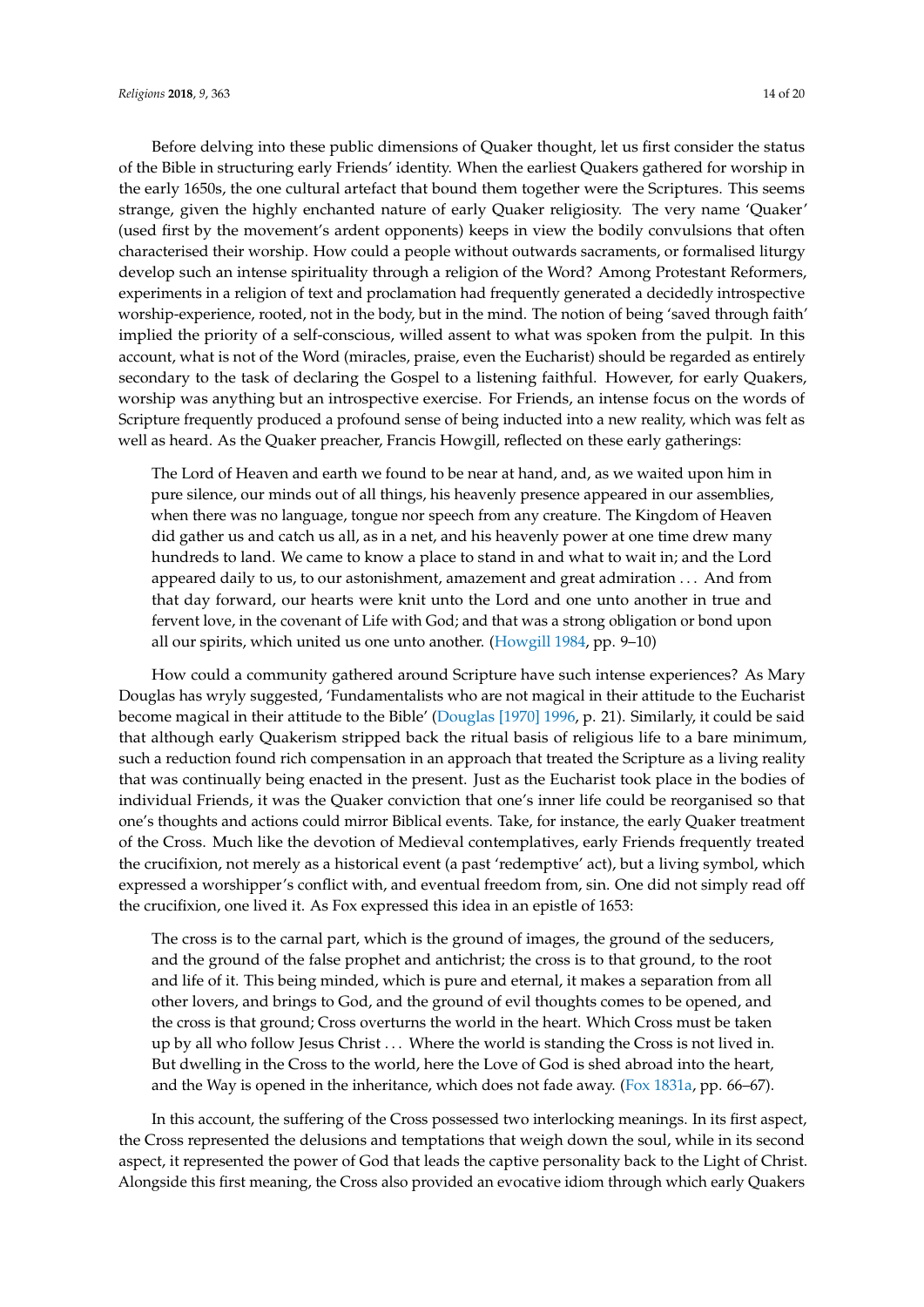could describe the cultural structures and social habits that prevented them from making spiritual progress. The social crucifixions of the world were many, from the dispossession of the poor, to the conceit of the rich. In this vein, when Mary Pennington was convinced by Quaker preaching in the 1650s, she saw it as her task to 'take up the cross to the languages, fashions, customs, titles, honours, and esteem in the world' [\(Pennington](#page-19-19) [1821,](#page-19-19) p. 32). When confronted with the disdain of her family, she tells her reader that they 'made this cross very heavy' [\(Pennington](#page-19-19) [1821,](#page-19-19) p. 32). Given the seemingly forensic way in which many early Friends mined Biblical imagery for personal parallels, it may be justly asked whether Friends were indeed 'fundamentalists' in the way Douglas suggests. Had they merely transferred their sense of 'magic' from ecclesial forms to Biblical texts? Here, we must be cautious over the use of an ambiguous term. In one sense, early Quakers were indeed fundamentalists. They believed that their worship together offered a way back to the life of the early Church. However, such fundamentalism was not crudely imitative, nor did the Bible constitute a totemic object in early Quaker thought. Rather, Scripture was treated as a window, which allowed Friends to firmly establish the character of God's Spirit at work in their lives. The function of reading the Scriptures was not to reproduce the spiritual lives of the past, but to 'live in the same spirit' as the prophets and apostles recorded in the Biblical text. One was to 'dwell in' the original power behind the words of the Scripture, not merely hear them from the relative safety of the pew [\(Gwyn](#page-19-10) [1986,](#page-19-10) pp. 123–24). In short, Friends sought a radically experimental Biblical praxis, one in which the ontological chasms between words and spirit, symbol and reality, were bridged. The truth of the Scriptures, once spoken, was to be 'internalised, known in ourselves' [\(Muers](#page-19-17) [2015,](#page-19-17) p. 37).

How then was this living vision of the Scripture to be worked out? In its inward mode, Scripture was 'lived in' at the level of a Friend's dispositions. This first characteristic of Quaker exegesis is forcefully illustrated in the early Quaker practice of spiritual journal writing. This exercise, often undertaken daily, allowed Friends to measure and interrogate their lives against scriptural models and track their spiritual progress. Once again it is Mary Pennington who offers us a rich window into this important aspect of early Quaker spirituality, through her own journal writing. While offering a detailed catalogue of her past sins and religious insights, Pennington also provides us with an excellent summary of the character-forming and disciplinary function of Quaker spiritual writing. In one illuminating passage, Pennington notes:

In his light I do see the temptations and those infirmities; there do I bemoan myself unto him, and feel faith and strength, which give the victory. Though it keeps me low in the sense of my own weakness, yet it quickens me in a lively hope of seeing Satan trodden down under foot by his all-sufficient grace. I feel and know when I have slipped in word, deed, or thought; and also know where my help lieth, who is my advocate and have recourse to him who pardons and heals, and gives me to overcome setting me on my watchtower; and though the enemy suffered me, in order more and more to wean me from any dependence upon the mighty Jehovah, I believe he will never prevail against me. Oh! that I may keep on my watch continually; knowing the Lord only can make war with this dragon. Oh! that I may, by discovering my own weakness, ever be tender to the tempted; watching and praying lest I also be tempted. [\(Pennington](#page-19-19) [1821,](#page-19-19) pp. 34–35).

Here, the mind and heart contend directly with what oppresses the spirit. Mundane guilts and passions are transformed from wayward sensations into powerful opportunities for detecting the presence of divine guidance. Through this practice of intense self-examination, personal experience is invested with new depths of enchantment through the act of an errant will steadfastly focusing itself on the continuing presence of God. In this process, the Bible provides not only the vocabulary for this experience, but offers a clear teleology to this path of moral transformation. Just as the 'dragon' is defeated by the powers of God (Revert Rev. 7:14), the Friend who struggles against their inner darkness will be washed clean in the blood of the Lamb (Revert Rev. 7:14). Unlike many other confessions that taught that these promises would be fulfilled in a life after death, Friends declared that these blessings were present possibilities, even in the midst of the mundane duties of daily life. However, Friends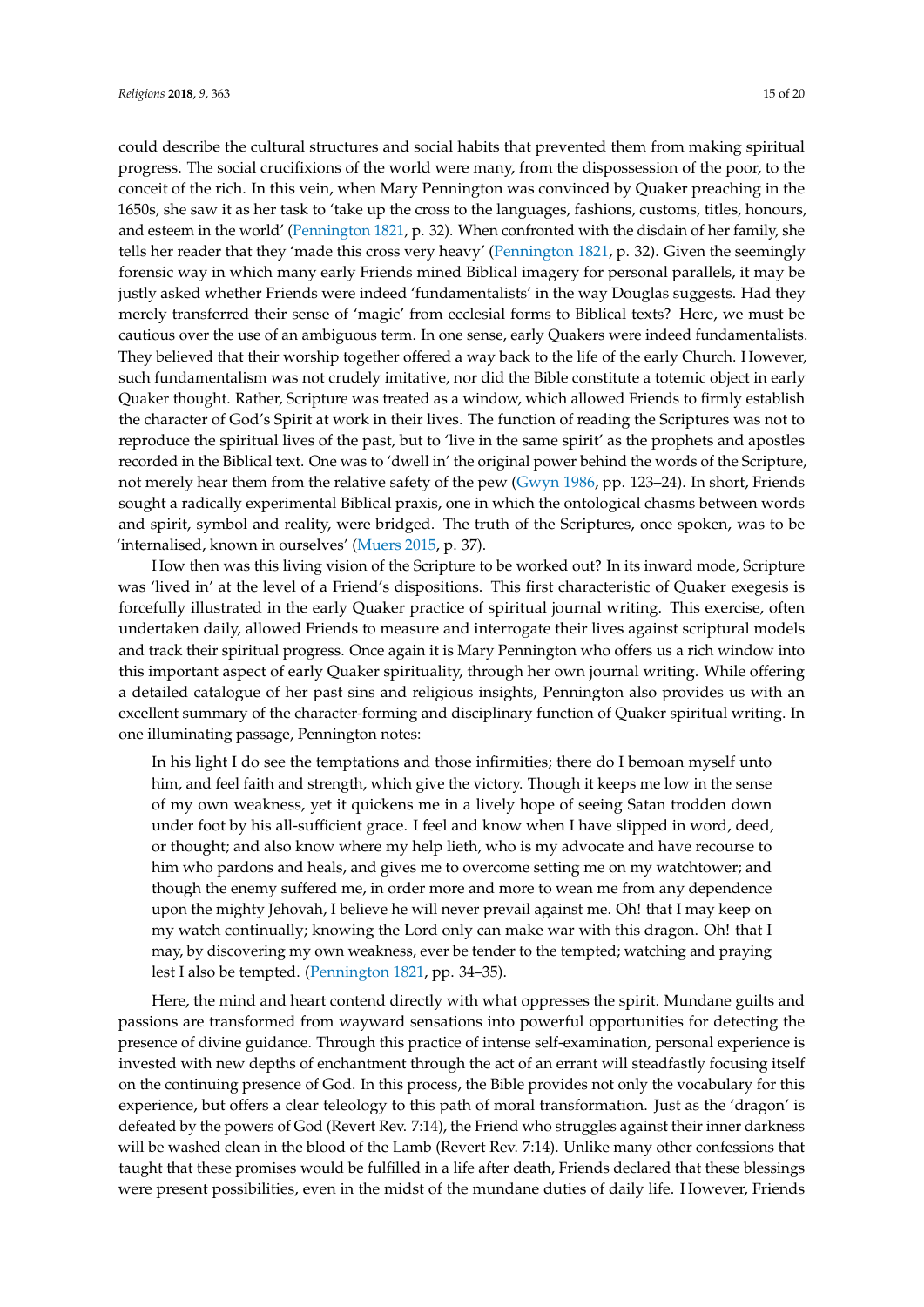were well-aware that such was the unruly power of Scripture, that to live 'in the spirit' of the apostles and prophets, often meant going out into society, and like them, preach a transformed world, in the name of a transformative God. It was not enough to feel oneself healed by the grace of God, one had to make this sense of inward healing manifest. In this mode, reading the Bible became a means of directly challenging social, economic, and political power. Much as the first Apostles had preached against the dominant authorities of the Jewish and pagan worlds, early Quakers separated themselves from their original congregations, calling to account believers who refused to do likewise [\(Gwyn](#page-19-10) [1986,](#page-19-10) p. 128). In harmony with this mission, Quaker preachers found themselves prophesying in the streets, and 'walking naked' as a sign of God's judgement upon the nation [\(Su](#page-18-18) [2007,](#page-18-18) p. 195). Such prophetic witness also took the form of public confrontation. Spaces that were given over to the denial of God's gifts (both churches and market-places) became sites of religious resistance. Indeed, for Fox, there was little difference between the gift-denying logic of the market, and the hollow preaching of the organised churches [\(Fox](#page-18-7) [2007,](#page-18-7) p. 23). In both cases, human and religious needs had been reduced to a mere transaction to benefit the few. In an effort to overcome such spiritual deadness, early Friends disrupted religious services, preached forthrightly against theological opponents, and, sometimes, accused whole cities of wickedness, as George Fox did in 1651, against the 'bloody city of Litchfield' [\(Fox](#page-18-7) [2007,](#page-18-7) p. 40). All these activities radically reinforced early Friends in their prophetic conviction that they were a holy people whose purpose it was to call their fellow Christians from the fashions and designs of the wider world. Their lives were not bound by the confines of temporal loyalties, but always pointed towards the Kingdom of God. As Isaac Penington expressed the sheer liminality of Quaker identity in this period:

Now our work in the world is to hold forth the virtues of him that hath called us; to live like God; not to own any thing in the world which God doth not own; to forget our country, our kindred, our father's house, and to live like persons of another country, of another kindred, of another family; not to do any thing of ourselves, and which is pleasing to the old nature; but all our words, all our conversation, yea, every thought in us, is to become new. Whatever comes from us, is to come from the new principle of life in us, and to answer that in others; but we must not please the old nature at all in ourselves, nor in any else. And walking faithfully thus with God, we have a reward at present, and a crown in the end, which doth and will countervail all the reproaches and hardships we do or can meet with in the world. [\(Penington](#page-19-1) [1995,](#page-19-1) pp. 93–94).

How did this sense of profound separateness cohere with the language of gift we encountered earlier? Mauss, in his survey of archaic societies, assumes that the transfer of gifts requires a cultic/ritual infrastructure, so that peace is symbolically maintained between humans and the divine. As Mauss reflects on these symmetries: 'The law of friendship and contracts, with the gods, came to ensure 'peace' within 'markets' and towns. This occurred when groups paid visits to one another at tribal festivals and at ceremonies where clans confronted one another and families allied themselves or began 'initiations' with one another' [\(Mauss](#page-19-6) [1954] [2002,](#page-19-6) p. 104). As Christians living without feasts or outward liturgy, early Quakers had no comparable festival structure with which to organise the transfer of gifts within their communities. Moreover, early Friends dispensed with most outward markers that might be used to establish harmony between divine and human worlds. Yet, we should not assume that this rendered early Quaker communities gnostic, or somehow unconcerned with their social surroundings. Here, the logic of Scripture both grounded Friends in the needs of the world, while at the same time, replaced the ceremonial regulation of gift-giving with inwardly directed Biblical symbols. This new working out of the gift economy was made manifest through practices of solidarity, which drew imaginatively upon Biblical models of alms-giving and evangelism. These were not wholly the invention of first-generation Friends, but closely resembled ancient Christian patterns of mutual support. As Peter Brown has recently observed, Christians of the late Roman world were shaped in their attitudes to giving through the rich discourse of wealth and poverty offered by the Hebrew Scriptures. As Brown remarks: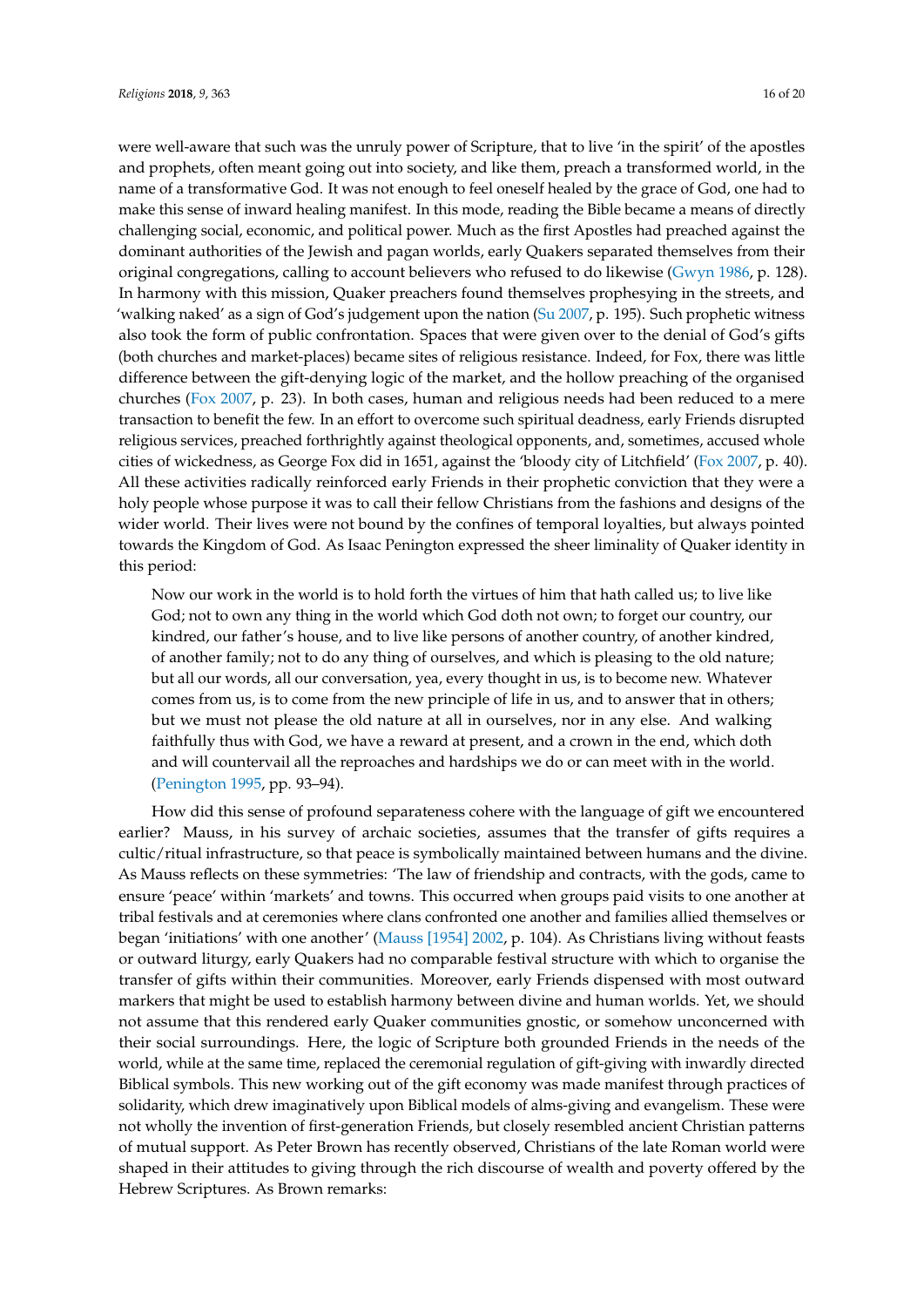The absorption of the history and language of the Hebrew Scriptures in the Christian communities between the fourth and sixth centuries slowly but surely added a rougher and more assertive texture to the Christian discourse on poverty. The poor were not simply others-creatures who trembled on the margins of society, asked to be saved by the wealthy. Like the poor of Israel, they were also brothers. They had the right to "cry out" for justice in the face of oppressors along with all other members of the "people of God". [\(Brown](#page-18-19) [2012,](#page-18-19) p. 80).

Like earlier generations of Christians, the Quaker rediscovery of this language of the righteous poor had an electrifying effect on the formation of early Quaker theology. Like 'the poor of Israel', Friends sought to overturn not only their own oppression, but speak out against the oppression of others. Internally, this meant the creation of inter-communal structures to support Friends under persecution or in prison. Traveling ministers were also deployed to build bonds of material and religious solidarity between Quaker meetings. Externally, speaking for 'the poor of Israel' meant being advocates for the destitute and downtrodden in an age of exploitation and sectarian persecution. As James Naylor defined the character of this social mission in 1653:

Woe is me for you, you high ones, how are you fallen from that tenderness I have seen in some of you when you were sufferers with the people of God! but now the sufferings of the saints are made a talk at your feasts to fill your mouths with laughter; and you can eat and drink and rise up to play, and stretch yourselves upon your beds of ease, but the afflictions of your brethren are not laid to heart . . . You are seeking to be high, but you shall find one above you who is angry with the proud and will bring down the mighty from their seats that he may relieve the oppressed and let the prisoners go free, and the Lamb shall take the kingdom. [\(Nayler](#page-19-12) [2003a,](#page-19-12) p. 201).

In this prophetic mould of an Isaiah or a Hosea, the actions of graced bodies, rather than the performance of outward rituals, became the basis of gift-exchange among early Quakers. Yet, in rooting their actions firmly in the world, Friends were not making a concession to the encroachment of the emerging secular. Their political acts were never meant to be expressions of the finality of earthly politics. Instead their practices were always prefigurative. Freeing persons from the bonds of poverty or oppression were not ends in themselves, but pointed to the Kingdom of God, where both creation and God were at peace. Such symmetry was not established by festivals or communal rites, but by bodies given in service to one another. Such advocacy was enchanted because it was intimately linked to Quaker theological postures concerning creation and the body. A world where God healed broken bodies and souls was also one where political life would be conducted within the Spirit of Christ. Anything which refused the gifts of a loving and righteous God was to be condemned, not at the Final Judgment, but in the street and in the churches. This profound sense of Scripture, as lived, takes us to the heart of Quaker eschatology. While other confessions did not expect the age of miracles to erupt in their daily lives, Quaker life was animated by the Presence of a risen Christ, perpetually in the midst of his people. Nothing could be less secular and more enchanted.

## **6. Concluding Reflections: Recovering an Unruly Quakerism**

But this rough magic I here abjure; and when I have required/Some heavenly music–which even now I do—To work mine end upon their senses that/This airy charm is for, I'll break my staff/Bury it certain fathoms in the earth, And deeper than did ever plummet sound/ I'll drown my book. Shakespeare, *The Tempest* (5.1.50).

This article ends much as it began, with the theme of turning religious tides. At the beginning of the 20th century, British and American scholars attempted to re-evaluate the religious legacy of George Fox and the early Quakers, using the new tools provided by comparative religion. While their efforts varied at the level of detail, they were often united by a tendency to treat early Quakerism as an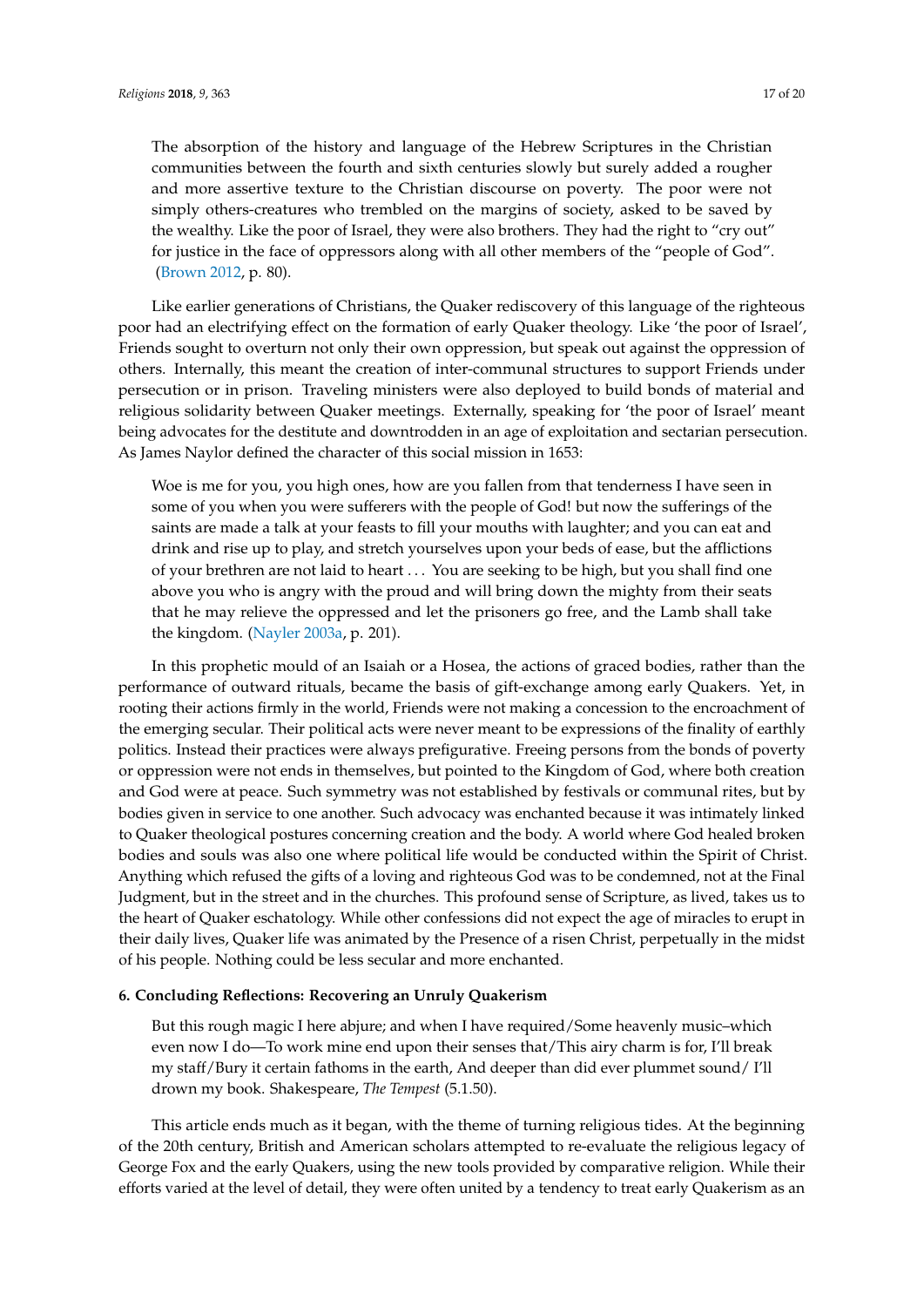exceptional form of mystical Christianity, which was always to be contrasted with the relative crudity of the religiosity of its age. In this vein, William James observed in *The Varieties of Religious Experience* (1902): 'In a day of shams, it [Quakerism] was a religion of veracity, rooted in spiritual inwardness, and a return to something more like the original gospel truth than men had ever known in England' [\(James](#page-19-20) [1902] [2008,](#page-19-20) pp. 10–11). To lavish praise upon praise, James further insisted that the modern tendency of Christian sects to admit greater religious tolerance was merely a reversion to 'the position to which George Fox and the Quakers so long ago assumed' [\(James](#page-19-20) [1902] [2008,](#page-19-20) p. 11). This beguiling depiction of Quakerism as a higher form of religious life found fertile soil among modernist Quakers of the era, who sought to marshal their past to develop a liberal and universalistic Christianity for the present. In this spirit of revisionism, the Quaker scholar, Rufus M. Jones (1863–1948), tended to regard early Friends as the spiritual precursors of the kind of humane Platonic/Christian mysticism that he himself practised [\(Versluis](#page-19-21) [2017,](#page-19-21) pp. 38–39). Other Quaker liberals, notably Howard Brinton (1884–1973), emphasised the trans-religious character of Quaker life and mysticism. Viewed through this prism, Quakerism was not merely the haphazard product of its Puritan milieu, but a particular exposition of timeless religious truths [\(Abbott](#page-18-20) [2007,](#page-18-20) p. 84). Uniting these verdicts was the assumption that early Quakerism was radically other from the religious forms that preceded it. The Quaker refusal of outward rituals, their deep commitment to spiritual inwardness, and direct revelation, according to this view, made them trailblazers and proto-moderns. The Quaker refusal to join fellow liturgical Christians in their superstitious 'forms' was the existential equivalent of Shakespeare's Prospero drowning his occult books and breaking his sorcerer's staff. In the modern world marked by the arrival of Friends, there was no room for external magic any longer. Christ and his salvation were within. Only a secular and disenchanted world existed without. By the time Weber's *Protestant Ethic* was translated into English by Talcott Parsons in 1930, such Quaker exceptionalism had become well-established in the academic imagination.

What do such readings of the past tell us about the state and direction of Quaker Studies? Above all, they point to a pronounced and persistent tendency to produce a deeply monochrome depiction of Protestant religiosity. At their heart is an attempt to discern a series of strident contrasts between a spiritual and disciplinary Protestantism versus an ecstatic and bodily Catholicism. However, such binaries drastically flatten an otherwise complex religious landscape by refusing to admit the hybridity of bodily spirituality, or the possibility of an 'enchanted' Protestantism. This article, in its excavation of an unruly and supernaturally 'charged' Quakerism, has sought to shatter such dualisms at their core. In their deep commitment to a cosmos of spirits, witchcraft, and miraculous healing, one should understand the early Quaker movement not as the unwitting vanguard of a new secularity, but the visceral remnant of a much older worldview, the assumptions of which were widely shared within Medieval Christendom. Instead of counterposing Protestant asceticism with Catholic 'magic', we need to develop a much more sophisticated account of the ways in which Protestant iconoclasm, in the areas of symbol, ritual, and inwardness, often produced new forms of enchantment, which in turn competed with other manifestations of Protestant cosmology. The theological implications of Calvin or Luther were not stable propositions, but could be read in any number of ways. Cartesian dualism was doubtless a vivid symptom of a world in which 'soul' and 'spirit' were increasingly separated from bodies and objects, but this same inwardness could easily bring about a renewal of enchanted experiences. One thinks of a religious personality, like Pascal, who despite being weighed down by the emptiness of a Cartesian universe, could still praise the God of Abraham, Isaac, and Jacob. A world without the old external certainties of Church and Eucharist could produce a kind of spiritual ubiquity, in which the 'charged' quality of enchanted things could become defused through bodies, spaces, and events. In many respects, such ubiquity could leave the world more enchanted than it was before. This, in essence, is what early Quakers discovered in their worship together. Gone were cultic restrictions on those who could wield spiritual power, transforming a hierarchy of responsibility into a democracy of gifts. As we have seen in the early Quaker case, the retreat of older beliefs in society need not permanently injure the fortunes of the old cosmology. Those living in a time of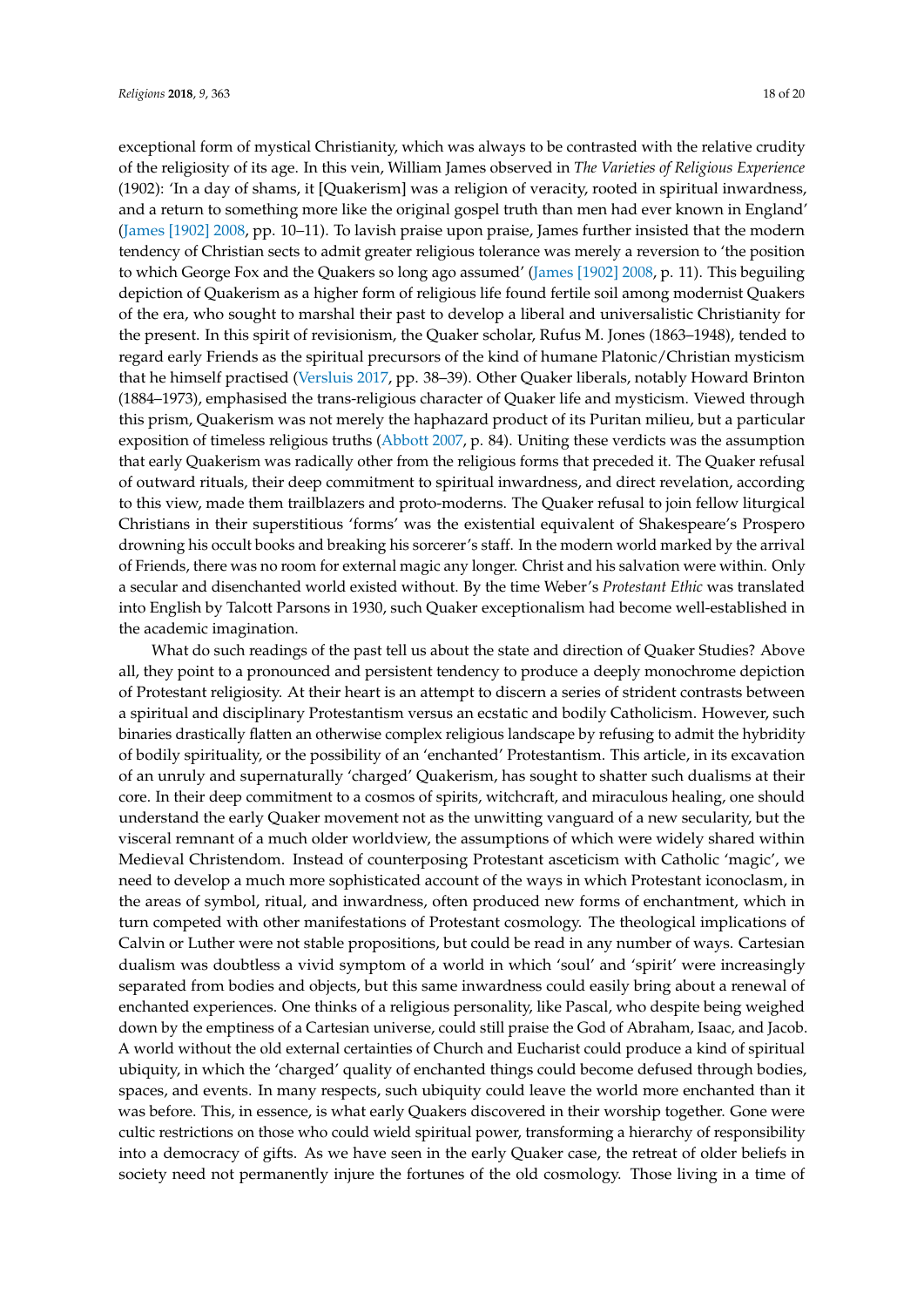transition may redouble their efforts to re-immerse themselves in an enchanted past. It is through this language of re-emersion that we will find the key to the true character of early Quakerism. For some, an appreciation of this fact may endanger their mythic sense of Quakers as mystical radicals and reduce early Friends to the unenviable status of religious reactionaries. An enchanted Quakerism of living nature, witchcraft, and faith-healing may seem less esteemed than the universalism offered by the Enlightened liberal revisionism of a Brinton or Jones. Nonetheless, the restoration of contingency,

earthiness, and sheer religious strangeness to the Quaker story may yet provide a richer understanding of early Friends, one that may yet challenge us to think differently about the religious life in our deeply disenchanted present.

**Funding:** This research received no external funding.

**Conflicts of Interest:** The author declares no conflict of interest.

## **References**

- <span id="page-18-20"></span>Abbott, Post Margery. 2007. Mental Illness, Ignorance or Sin? Perceptions of Liberal Friends. In *Good and Evil: Quaker Perspectives*. Edited by Jackie Leach Scully and Pink Dandelion. London: Routledge.
- <span id="page-18-8"></span>Agrippa, Henry Cornelius. 1913. *The Philosophy of Natural Magic*. Edited by Lauron William Laurence. Chicago: The de Laurence Company.

<span id="page-18-1"></span>Barbour, Reid. 2013. *Sir Thomas Browne: A Life*. Oxford: Oxford University Press.

- <span id="page-18-12"></span>Bayly Howell, Thomas. 1816. *A Complete Collection of State Trials and Proceedings for High Treason and Other Crimes and Misdemeanours*. Peterborough: T.C. Hansard, vol. V.
- <span id="page-18-19"></span>Brown, Peter. 2012. *Through the Eye of a Needle: Wealth, the Fall of the Roman Empire, and the Making of Christianity in the West, 350–550 AD*. Princeton: Princeton University Press.
- <span id="page-18-0"></span>Browne, Thomas. 1902. *Religio Medici*. Edited by Lloyd Roberts. Manchester: Sherratt & Hughes.
- <span id="page-18-13"></span>Capp, Bernard S. 2012. *England's Culture Wars: Puritan Reformation and Its Enemies in the Interregnum, 1649–1660*. Oxford: Oxford University Press.
- <span id="page-18-16"></span>Conway, Anne. 1996. *The Principles of the Most Ancient Philosophy*. Translated by Alsison P. Coudert. Cambridge: Cambridge University Press.
- <span id="page-18-11"></span>Coudert, Alison P. 1992. Henry More, The Kabbalah, and The Quakers. In *Philosophy, Science, and Religion in England 1640–1700*. Edited by Richard Kroll. Cambridge: Cambridge University Press.
- <span id="page-18-6"></span>Davis, Thomas J. 2008. *This Is My Body: The Presence of Christ in Reformation Though*. Grand Rapids: Barker Academic.
- <span id="page-18-15"></span>Deacon, John. 2009. *The Grand Impostor Examined: Or, the Life, Tryal, and Examination of James Nayler, The Seduced and Seducing Quaker with the Manner of His Riding into Bristol*. Oxford: Text Creation Partnership. Available online: <http://name.umdl.umich.edu/A52692.0001.001> (accessed on 2 November 2018).
- <span id="page-18-4"></span>Douglas, Mary. 1996. *Natural Symbols: Explorations in Cosmology*. London: Routledge. First published 1970.

<span id="page-18-3"></span>Dunn, William P. 1950. *Sir Thomas Browne: A Study in Religious Philosophy*. London: Oxford University Press.

- <span id="page-18-10"></span>Elmer, Peter. 1989. Medicine, Religion, and the Puritan Religion. In *The Medical Revolution of the Seventeenth Century*. Edited by Roger French and Andrew Wear. Cambridge: Cambridge University Press.
- <span id="page-18-18"></span>Su, Fang Ng. 2007. *Literature and the Politics of Family in Seventeenth-Century England*. Cambridge: Cambridge University Press.
- <span id="page-18-14"></span>Fox, George. 1808. *A Journal: Or Historical Account of the Life, Travels, Sufferings of George Fox*. Philadelphia: B & T Kite, vol. 1.
- <span id="page-18-17"></span>Fox, George. 1831a. *A Collection of Many Select and Christian Epistles, Letters and Testimonies of George Fox*. Philadelphia: Isaac T. Hopper.
- <span id="page-18-5"></span>Fox, George. 1831b. *Gospel Truth Demonstrated, in a Collection of Doctrinal Books, Given Forth by That Faithful Minister of Jesus Christ, George Fox*. New York: Isaac T. Hopper, vol. 2.
- <span id="page-18-7"></span>Fox, George. 2007. *The Journal*. Edited by Norman Penney. New York: Cosimo.
- <span id="page-18-2"></span>Geneva, Ann. 1995. *Astrology and the Seventeenth Century Mind: William Lilly and the Language of the Stars*. Manchester: Manchester University Press.
- <span id="page-18-9"></span>Guazzo, Francesco Maria. 1998. *Compendium Maleficarum: The Montague Summers Edition*. New York: Dover Publications.